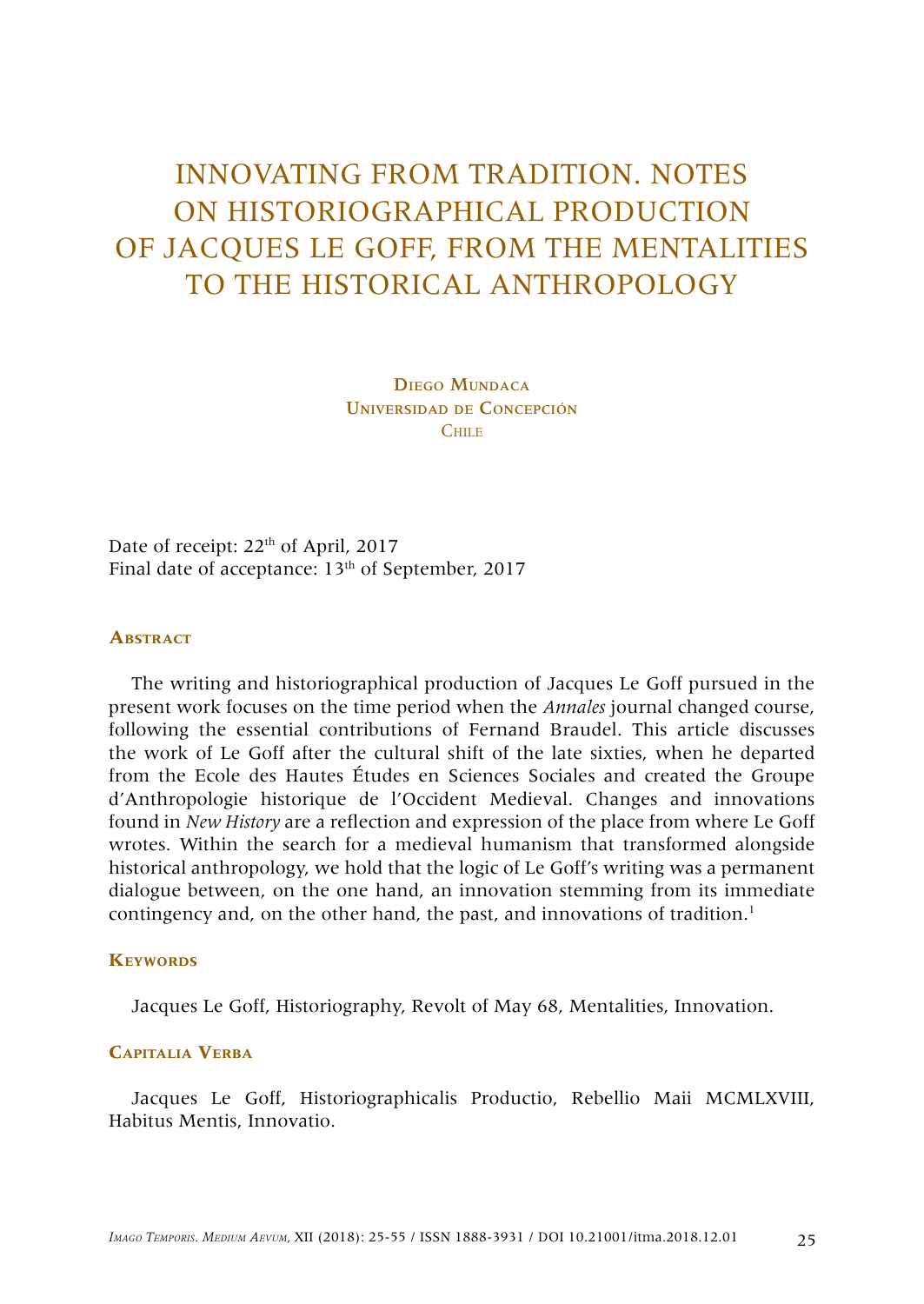# **1. Approaches to cultural and social trends since 1968: 'the discomfort of history'1 2**

Since the end of the 1960s, Fernand Braudel, $3$  Immanuel Wallestein<sup>4</sup> and Latin American historiographer Carlos Aguirre,<sup>5</sup> have agreed that '68 was a cultural revolution of planetary dimensions, an opinion also shared by one of the most visible revolutionary of that time: Daniel Cohn-Bendit, who said:

> 1968 was a planetary revolt. If we consider the late 1960s, we see a revolt in the East and West, as well as the North and South. Almost everywhere there are revolts, occupations of universities or colleges, demonstrations. The proof is that, if we write a book today and we simply put two figures on the cover: 6 and 8 —68 and automatically people (in Turkey, in Latin America, in Prague or Warsaw, in Paris or Berlin, in New York or San Francisco, in Sarajevo or Rio) [...] think about 1968 and the revolt in the late 1960s. We cannot reflect on the significance of this revolt or reduce it to a single country, although we can affirm that France was the place where the revolt was more intense.<sup>6</sup>

This generation, which questioned the prevailing order in France governed by Charles de Gaulle, is an example of the Resistance. This period coincided with the decolonization process of Algeria, in which France was not victorious. Racism continued for a long time within the forced coexistence of French people who had lived in Africa for a long time. De Gaulle's biggest opponent was the communist party, with a backdrop represented by Castro's Cuba and the Chinese Cultural Revolution, processes that removed sociocultural structures. Social movements questioned and also sought to transform the dominant power relationships that had



<sup>1.</sup> This article is a revised and rethought version of the paper "La noción de la mentalidad de Jacques Le Goff: entre tradición e innovación" presented in the *V° Jornadas de Historia de las mentalidades y la cultura* organized by the Department of Historical Sciences of the Universidad de Concepción during the 28<sup>th</sup>,  $29<sup>th</sup>$  and  $30<sup>th</sup>$  of October 2015. This meeting had as central discussion the historiographical production of Jacques Le Goff.

<sup>2.</sup> Paraphrasing Sigmund Freud in his work: Freud, Sigmund. *El Malestar en la cultura*. Madrid: Alianza, 2006.

<sup>3.</sup> Braudel, Fernand. "Renacimiento, Reforma, 1968: revoluciones culturales de larga duración". *La Jornada Semanal*, 226 (1993): 27-32.

<sup>4.</sup> Wallerstein, Emmanuel. "1968: revolución en el sistema-mundo. Tesis e interrogantes". *Revista de Estudios Sociológicos*, 20 (1989).

<sup>5.</sup> Rojas, Carlos. *La historiografía en el siglo XX, historia e historiografía entre 1848 y ¿2025?* Barcelona: Montecinos, 2004: 105-131; Rojas, Carlos. "Tesi sull΄itinerario della storiografia del XX secolo. Uno sguardo dalla prostettiva della lunga durata". *Rivista Internazionale di Storia de la Storiografia*, 45 (2004- 2005): 50-70. In both historiographical texts, the author holds the idea, according to Wallestein, that since May 1968, a definite fracture was formed in all kind of cultural reproduction in modern life, and also confirms the hegemony that was established since *Annales*. The counterpoint of the *Annales* project *d*΄*Histoire Economique et Sociales*, proposes a completely interpretative, problematic, comparative and critical practice. This practice concerned the singularity from common and universal elements, reducing the complex dialectic of the particular and the general. It assumes that the historian cannot be absolutely objective. See Rojas, Carlos. "Tesi sull΄itinerario della storiografia...": 64-65.

<sup>6.</sup> Cohn-Bendit, Daniel. *Forget 68*. Paris: Seuil, 2008.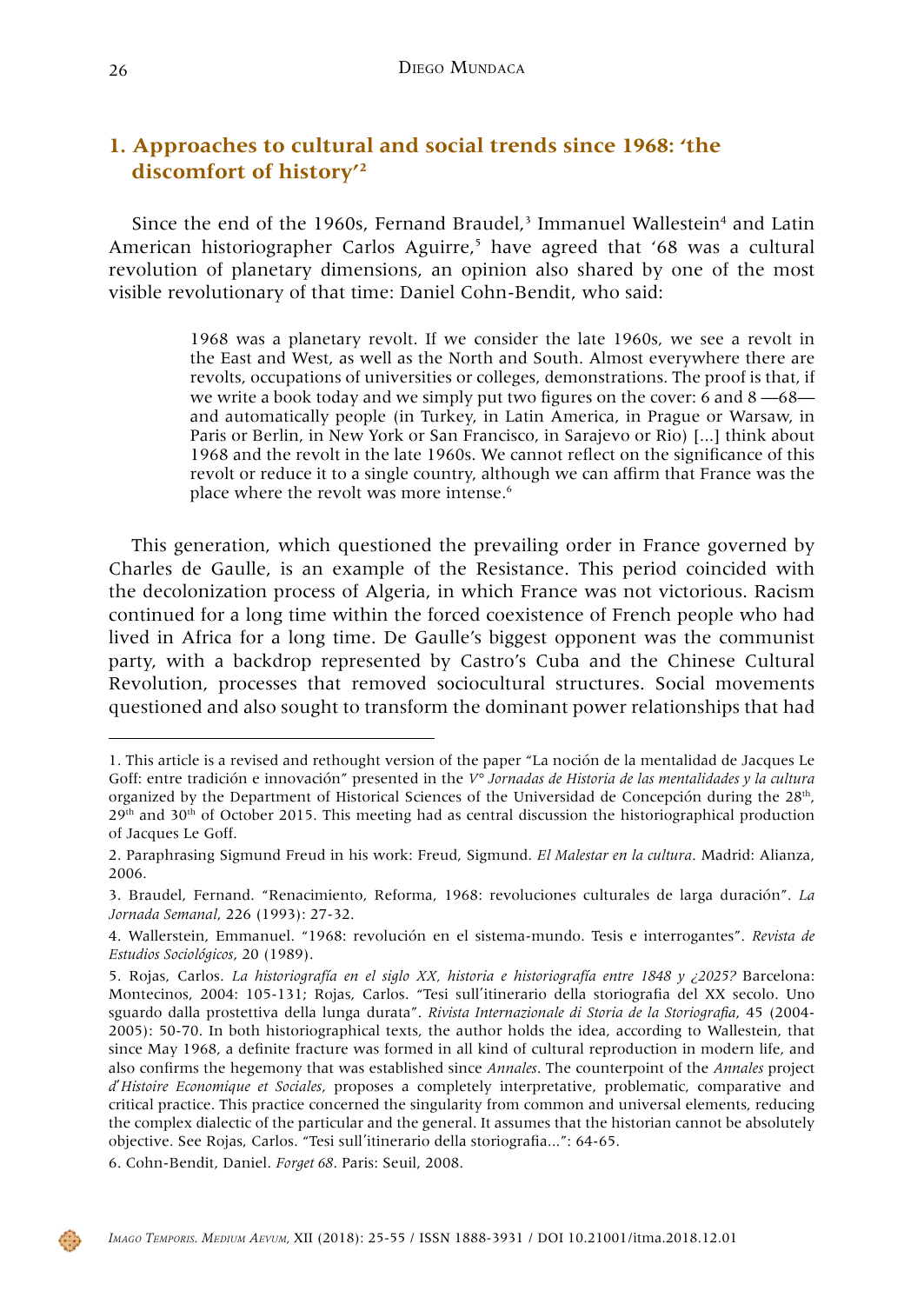been established in the fields of knowledge, politics and economics. From there, the youth identified rigid, hierarchical and centralized structures. Criticism not only reached the prevailing capitalist system, but also the socialist system that governed the Eastern territories.

Therefore, the issues of youth and education were vital. In the latter, higher education experienced an impressive growth regarding quantity of students, as it increased in France from 150,000 in 1958 to 500,000 in 1968. As a result of this growth, the maladjustment of university structures became noticeable in the face of the massive entry of students. Problems of infrastructure intensified and it became necessary to form master classes to satisfy the overpopulated student audience.<sup>7</sup>

Agitation seemed universal. China's cultural protest movements in 1966, along with the hot autumn of Italian workers in 1969, the student, popular and workers movements of May 1968 in France, the student revolt and tragic massacre in Mexico, spring in Prague silenced by Soviet occupation, student occupations of New York and Berkeley, the Berlin protest movement, the short popular uprising of the 'Cordobazo' in Argentina, and student protests in Chile.

All these events were forming a movement characterized by political heterogeneity, and its least common multiple was the demand for university space, along with protest of the hierarchical power dynamics inherent within families, school and the church. The general position of the movement was accompanied by elements of hedonistic liberation and freedom of speech. Family tended to lose its space as the fundamental nucleus of society as well as its role in the formation of individuals. Feminist movements disrupted the role of women and their social function within the nuclear family, favouring their economic independence along with the freedom of choice regarding their body, motherhood, and general sexual customs.

On all these fronts, there existed a confrontation between generations. Recurring topics called for the liberation of all kinds of bonds in search of a total autonomy of thought. French slogans propagated during that May reflect this notion: "all the power to the imagination"*,* "be realistic, demand the impossible"*.* In addition, the 'hippie' movement developed, and the Woodstock festival in 1969 brought 500,000 youth from all over the world, to gather in upstate New York for three days.

A certain unity can be noted among these manifestations, comprising a counterculture based on the idea of 'generation' —not class— with an ideological basis not strictly Marxist. A classic example is the case of the 'hippie' counterculture and young students who occupied universities and public spaces, demanding 'liberation' and 'revolution'. They referred to the works of Herbert Marcuse, Wilhelm Reich and Erich Fromm.8 Young people and their vehement impatience



<sup>7.</sup> Le Goff, Jean-Pierre. *Mai 68, l'héritage imposible*. Paris: La Découverte, 2006.

<sup>8.</sup> According to Patrick Barr-Melej, he sustains that the problem is generational and refers to an essential discourse and practices: of sexual liberation, the reconceptualization of gender and the relationships between man and woman (and man and man), consumption (and contribution to) a peculiar material culture, the experimentation with drugs, demand for political and cultural democratization and opposition to all forms of war. Such youths declared their alienation and strongly expressed a revolutionary and anti-hegemonic sensibility based on the desire for liberation, various forms of collectivism and the direct challenge to the "old" system. See: Barr-Melej, Patrick. "Siloismo and the Self in Allende's Chile: Youth,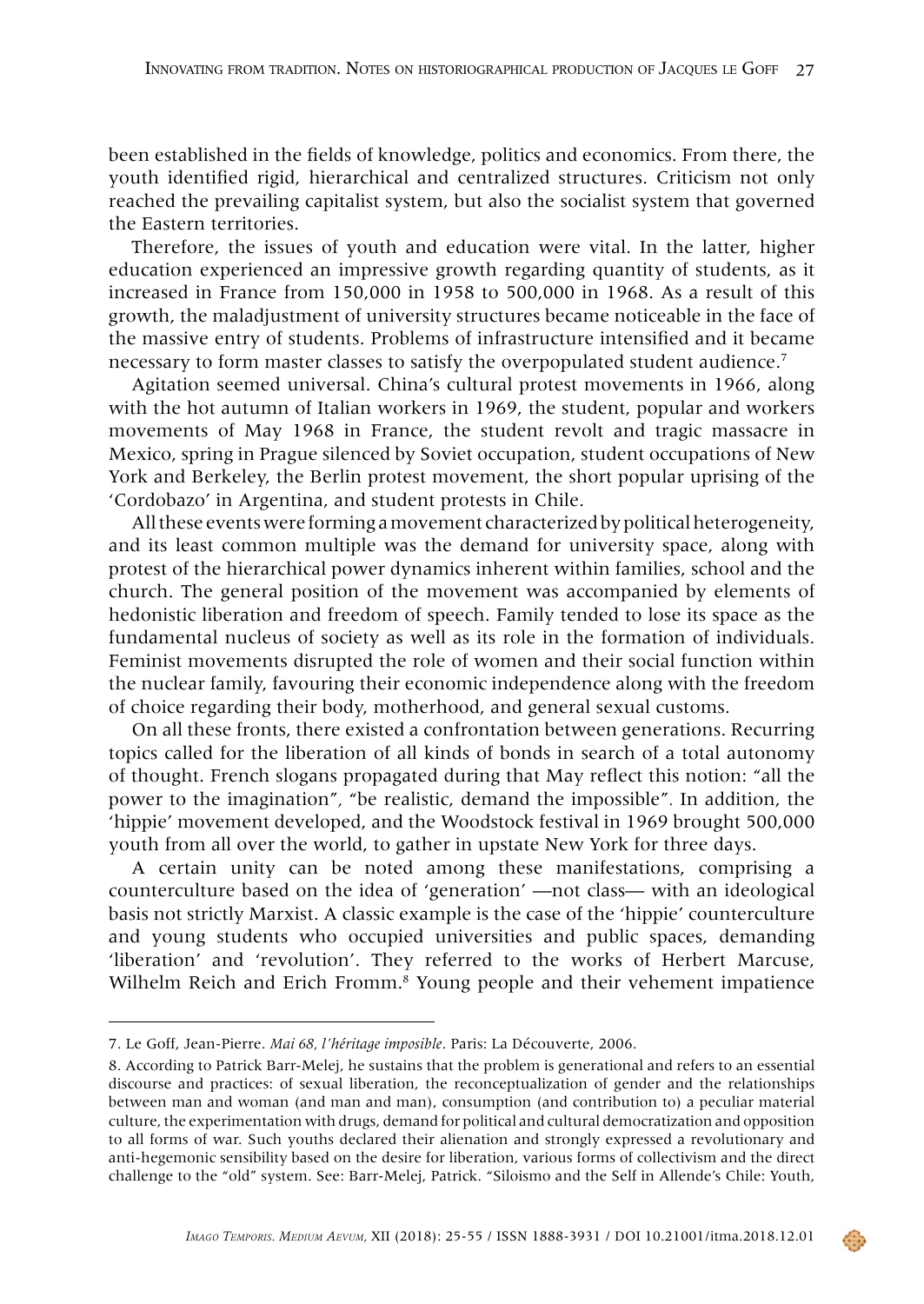occupied the floor and various spaces across society. In this way, the generational gap became more evident; in fact, the generational gap that separated children from their parents was more pronounced than it had been since the French Revolution.<sup>9</sup>

From the historical sciences there arose a malaise, coming from at least three scholars who considered history as their matter of reflexion and manifested their discomfort with traditional academicism: Michel Foucault, Paul Veyne and François Furet. These figures influenced many, including Le Goff, Michel Foucault, who praised them at an unconventional conference in Royaumont in 1971: *Nietzsche, Freud, Marx*. 10 The interpretation and traditional views of writing are deeply questioned, making that interpretation goes on itself, at the same time that the word of marginal men and women is taking protagonism.

This point is clarified in another of Foucault's works, *Les mots et les choses*11, which increased his popularity for some, while others have deeply criticized the construction of knowledge established in the XVIII and XIX centuries, known as outstanding periods for the progression of French thought. In this work, Foucault indirectly enabled an approach to the Old Regime and as well as Middle Ages, however from a more positive perspective.

Finally, in his work, *L'archéologie du savoir*, 12 Foucault placed an even deeper relevance on this period of historical discontent, discontinuity, ruptures, and the power of science. He asserts that historians were concerned about *grandes continuidades*, while a more contemporary ideology refers to *detectar la incidencia de las interrupciones*. 13 Consequently, his archaeology considers discontinuities and incoherencies that can be inferred. Genealogy is not satisfied by the smooth curves of evolution as provided by historians who dispute the sharpness of the purely transcendental, however seeks to repair the edges and bring to light events in all their singularity.14 These discourses heavily influenced the writing of Jacques Le Goff, as he himself stated in an interview which will be discussed later.

However, not all the contributions of those philosophers were assumed by *Annales*. For example, the reflections of Paul Veyne were criticized by two valued friends of the journal, Raymond Aron and Michel de Certeau.15 The latter recognized

12. Foucault, Michel. *L'archéologie du savoir.* Paris: Gallimard, 1969.



<sup>&#</sup>x27;Total Revolution', and the Roots of the humanist Movement". *Hispanic American Historial Review*, 86 (2006): 750.

<sup>9.</sup> Judt, Tony. *Algo va mal*. Madrid: Taurus, 2010: 89, quoted by: López, Vladimir, "Malestar en la historia. Tres respuestas al desafío historiográfico de los setenta". *Historia 396*, 1 (2013): 136.

<sup>10.</sup> Foucault, Michel. *Nietzsche, Freud, Marx*. Barcelona: Anagrama, 1970: 32-41.

<sup>11.</sup> Foucault, Michel. *Les mots et les choses : une archéologie des sciences humaines.* Paris: Gallimard, 1966.

<sup>13. &</sup>quot;great continuities"; "detecting the incidence of disruptions". Foucault, Michel. *La arqueología del saber*. Mexico: Siglo XXI, 2007: 3-7.

<sup>14.</sup> Foucault, Michel. *Dits et écrits I, 1954-1975*. Paris: Gallimard, 2001: 1004-1024, quoted by López, Vladimir. "Malestar en la historia...": 135.

<sup>15.</sup> Aron, Raymont. "Comment l'historien écrit l'épistémologie: à propos du livre de Paul Veyne". *Annales. Économies, Sociétés, Civilisations*, 26/6 (1971): 1319-1354. De Certeau, Michel. "Une épistémologie de transition: Paul Veyne". *Annales. Économies, Sociétés, Civilisations*, 27/6 (1972): 1317-1327.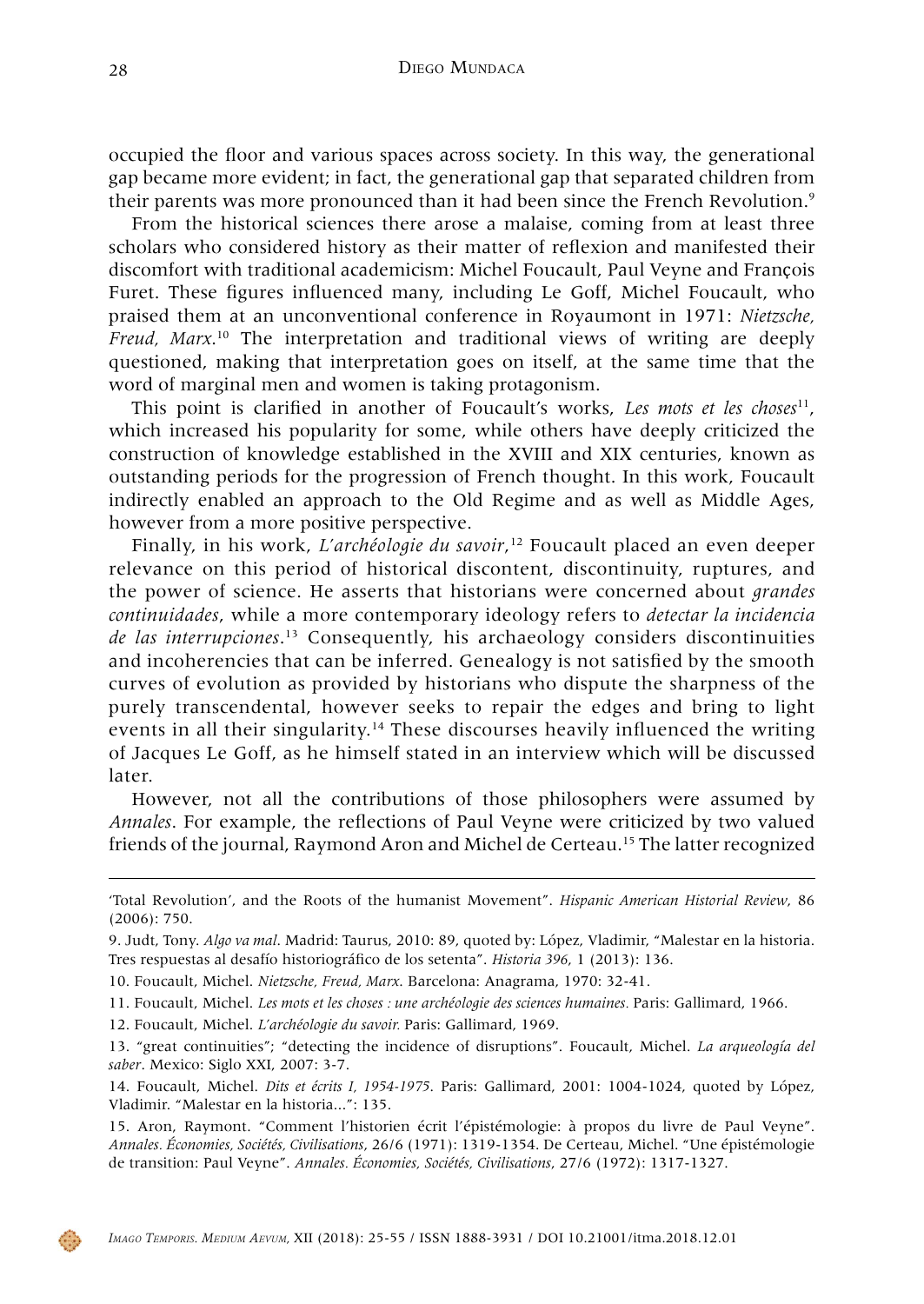that history is a story, however relies on the real and actual, while moving away from the often brutal perspective of Veyne, which contests that *la historia no tiene método […] los hechos no existen; sólo existen intrigas*. 16 About this, the judgment is very critical by both parts, and should not be confused as a condescending gesture, but more accurately as a criticism of the vision of this recognized Marxist Romanist and archaeologist. However, this does not mean that *Annales* and our author were not upset or discontented by a scientific history and the asepsis installed in university teaching; that is, the writing and historiographical production of our author, although it does not reach the categorical affirmation as that of Veyne, which is in concurrence with many other approaches.

This accumulation of changes in historical knowledge allowed the search of new pedagogical models, for example, the questioning of authority. Special mention is made to the creation of 'anti-psychiatry' and reinterpretation; the "Return to Freud" by Jacques Lacan, who revolutionized his perspective and led a discourse within the Parisian setting and university world over the period of two decades.17 Lacan was a revolutionary of thought, a position that led to his expulsion from the hegemonic psychoanalytic society founded by Anna Freud in the United Kingdom. He proposed a total reinterpretation of mental reality by focusing on three points: the imaginary,<sup>18</sup> the symbolic, and the real.<sup>19</sup> In fact he influenced Michel de Certeau, especially in regard to the category of imaginary, which Le Goff referred to in some of his works.

The imaginary is an essential component to comprehend the work of Jacques Le Goff, particularly when defining *New History*. This category led to a deeper conception of history, taking the unconscious and fusing the material with mental profundities. At the same time, this influenced the structural anthropology of Levi-Strauss, and it is possible to say that history became increasingly ethnographic, and therefore the topics of temporality and permanence were emphasized more and more in the context of a humanity whose compulsions are usually reduced to biological or familiar manifestations of existence: birth, christening, marriage and death.20



<sup>16.</sup> "history has no method [...] facts do not exist; there are only intrigues". Veyne, Paul. *Cómo se escribe la historia. Ensayo de epistemología*. Madrid: Fragua, 1972: 5.

<sup>17.</sup> Caruso, Paolo. *Conversaciones con Lévi-Strauss, Foucault y Lacan*. Barcelona: Anagrama, 1969: 110.

<sup>18.</sup> The imaginary, symbolic and real concepts are well explained in the dictionary of the French historian and psychoanalyst: Roudinesco, Élizabeth; Plon, Michel. *Diccionario de Psicoanálisis*. Madrid: Paidós, 2008: 521-523. Since 1953 Lacan defines the imaginary as the place of the self, par excellence with its places of illusion, capture and decoy, linked to the experience of a cleavage between *moi* and *je* (the subject). The imaginary is as the illusion of the self, alienation and fusion with the mother's body. Symbolic as the signifier's place and paternal fusion. Real, as a remnant impossible to be symbolized.

<sup>19.</sup> See the inaugural conference for 1953 in the Société Française de Psychanalyse (SFP): Lacan, Jacques. "El simbólico, el imaginario y el real (1953)". *Clínica y psicoanálisis*. 25 April 2015. Facultad de Psicología Universidad de Buenos Aires. 26 April 2018 [<https://clinicaypsicoanalisis1.webnode.es/news/](https://clinicaypsicoanalisis1.webnode.es/news/el-simbolico-el-imaginario-y-el-real-1953-jacques-lacan/) [el-simbolico-el-imaginario-y-el-real-1953-jacques-lacan/>](https://clinicaypsicoanalisis1.webnode.es/news/el-simbolico-el-imaginario-y-el-real-1953-jacques-lacan/).

<sup>20.</sup> Dosse, Franjaís. "Mayo del 68: los efectos de la historia sobre historia"*. Sociológica,* 38 (1998): 172.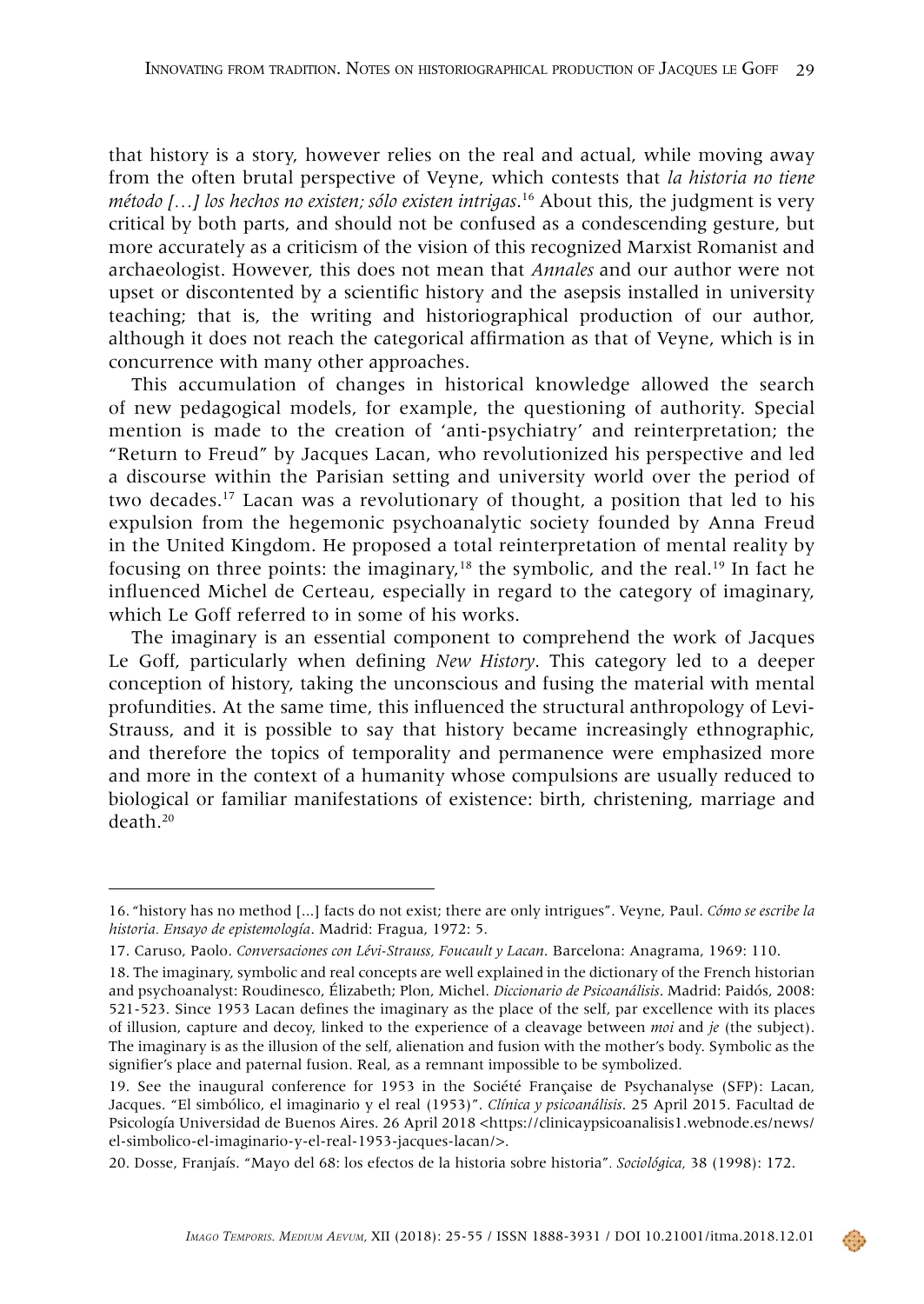According to Fernand Braudel, the changes and triumphs of May 68 were not political, but related to culture.<sup>21</sup> In fact, these can be understood as a rupture within the *long duration* that comes from the middle of XIX century until the date indicated. It then can be referred to the beginning of a predominant tendency to make history, which came from the French academy, wherein Jacques Le Goff was a prominent leader. Even in this general historiographical context we believe that, at that time, there was no hegemonic predominance of one school of thought over another, however it was decidedly the most productive and multifaceted period of the *Annales* group. The lowest common denominator was the production of a polysemous movement deeply marked by interdisciplinary. From that moment on, the movement was no longer centered only in Europe, but extended beyond with a fluid exchange of ideas and knowledge among the American academy and Eastern Europe.

Regarding the relationship with Eastern Europe, it is important to note that Jacques Le Goff maintained frequent contact with these areas. It is well expressed by the Italian historian Daniela Romagnoli, who was very close to our author,<sup>22</sup> and emphasized his presence in Poland, for family and political reasons. In addition, this dialogue involved outstanding Polish historian, Bronislaw Geremek, specialist in marginality and work.

On the contrary, the reception of his work was delayed in Spain due to the Franco dictatorship. It was only in the late 1980s that his texts became the subject of intense translation. And lastly, it is important to emphasize the impact of its production in Eastern countries and distant areas such as Japan, where its presence in 1976 generated, according to Shuichi Ikegami, many adherents and also developed antipathy. This seems to indicate the existence of a before and after in the discussion of some typical topics of the historical discipline, and especially the reinterpretation of social history and the consolidation of anthropological and historical thought, which began to intensify until the 80¨ in that country.

In short, after the long process of decolonization, the European scientific production field ends its absolute predominance and consolidates a fluid exchange with Latin America, India and Africa. In addition, diverse projects simultaneously arose, in consideration of the mentalities —and the historical anthropology of our author— microhistory, history of gender, the linguistic turn, representations of Roger Chartier, and the conceptual history and history of emotions. The movement opened and questioned, at the same time, the



<sup>21.</sup> *Che la rivoluzione europea, occidentale, quasi mondiale del 1968 sia fallita políticamente, lo sappiamo tutti, a quasi quindici anni distanza. Ma essa ha trionfato e non retrocederá per ciò che concerne le abitudini, la relazione fra i sessi, la crisi acuta della familia* ("That the European, Western, word-wide revolution of 68 is a political failure, we all know, almost fifteen years away. She has triumphed and will not retreat in what concerns the habits, the relations between the sexes, the acute crisis of the family"). Braudel, Fernand. "Domina la parola 'cambiando'". *Corriere della Sera*, 7 May 1982: 53; Carlos, Aguirre, "Tesi sull΄itinerario della storiografia del XX secolo. Uno sguardo dalla prostettiva della lunga durata". *Rivista Internazionale di Storia de la Storiografia*, 45 (2004-2005): 50-70.

<sup>22.</sup> Romagnoli, Daniela. "Il giro del mondo di Jacques Le Goff". *Imago Temporis. Medium Aevum*, 8 (2014): 404.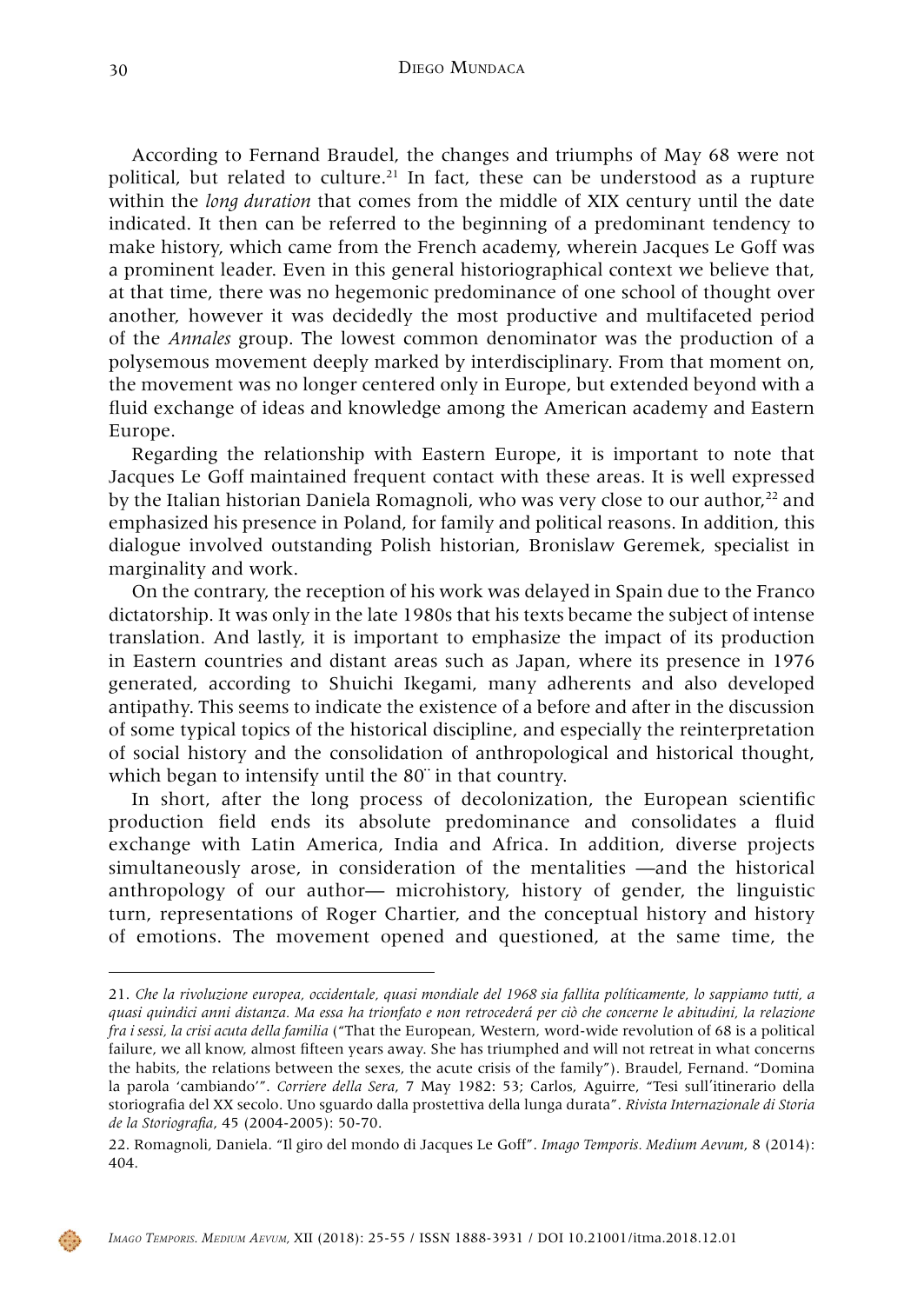typical forms wherein historiographical production had developed, leading to a greater number of minorities represented in historical discourse: children, witches, heretics, impoverished people, and those generally marginalized. Combining powerful epistemic reflection and acute criticism, the most prominent exponents of this movement were Michel Foucault, Michel de Certeau,<sup>23</sup> Paul Ricoeur<sup>24</sup> (as critic), Norbert Elias,<sup>25</sup> and Roger Chartier.<sup>26</sup> This movement raised epistemological questions underlying existing structures of knowledge.<sup>27</sup> In this context, social scientists were forced to explain the absence of studies regarding forgotten "minorities", including indigenous populations, groups with identities or alternative sexual practices. And, for example, the creation of analytical units never before mentioned link world-system were given light.

In this way, the consequences of cultural production were forever changed, and consequently altered the perception of history, through writing and thinking. The speed of communication is accelerated by increasing amounts of available information. Culture is 'mediatized', enhancing the possibilities of its circulation and dissemination in a planetary dimension.

From a history of 'mentalities', our author was perhaps one of the most wellknown members of the third generation of *Annales* (1968-1989).28 Jacques Le Goff was a pioneer and very receptive to the influences of the socio-cultural present that he lived, marked by intellectual changes, theoretical debates of his models and paradigms, and regarding all concepts<sup>29</sup> constructed with respect to the historical discipline until that moment.

For this reason, the historiography of our author consciously and unconsciously takes some cultural tendencies created within an agitated and demanding time of new perspectives, especially concerning how to face new problems: the concerns of common women and men are more relevant in history, their sexuality, daily life, mythical beliefs. All this was given a historical moment unlike ever before.

<sup>23.</sup> Certeau, Michel. *La escritura de la Historia*. Mexico: Iberoamericana, 1998.

<sup>24.</sup> Ricoeur, Paul. *La memoria, la historia, el olvido*. Mexico: Fondo de Cultura Económica, 2010: 237-258. 25. Elias, Norbert. *El proceso de civilización, investigación, sociogenéticas y psicogenéticas*. Mexico: Fondo de Cultura Económica, 1987.

<sup>26.</sup> Chartier, Roger. *Escribir las prácticas: Foucault, de Certeau, Marin*. Buenos Aires: Manantial, 1996; Chartier, Roger. *El Mundo como representación, estudios sobre historia cultural*. Barcelona: Gedisa, 2002.

<sup>27.</sup> Wallerstein, Immanuel. *Análisis de Sistemas-Mundo*. Madrid: Siglo XXI Editores, 2006: 35.

<sup>28.</sup> Burke, Peter. *La revolución historiográfica francesa, la escuela de los Annales: 1929-1989*. Barcelona: Gedisa, 2006; Barros, Carlos. "La contribución de los terceros Annales y la historia de las mentalidades 1969- 1989". *Iztapalapa*, 36 (1995): 73-75.

<sup>29.</sup> Mostrogregori, Masimo. "I problema della storia della storiografía". *Revista di storia della storiografia moderna*, 8 (1987): 2-3; Mostrogregori, Masimo. "Storiografia e tradizione storica". *Pasato e presente*, 12 (1994): 32.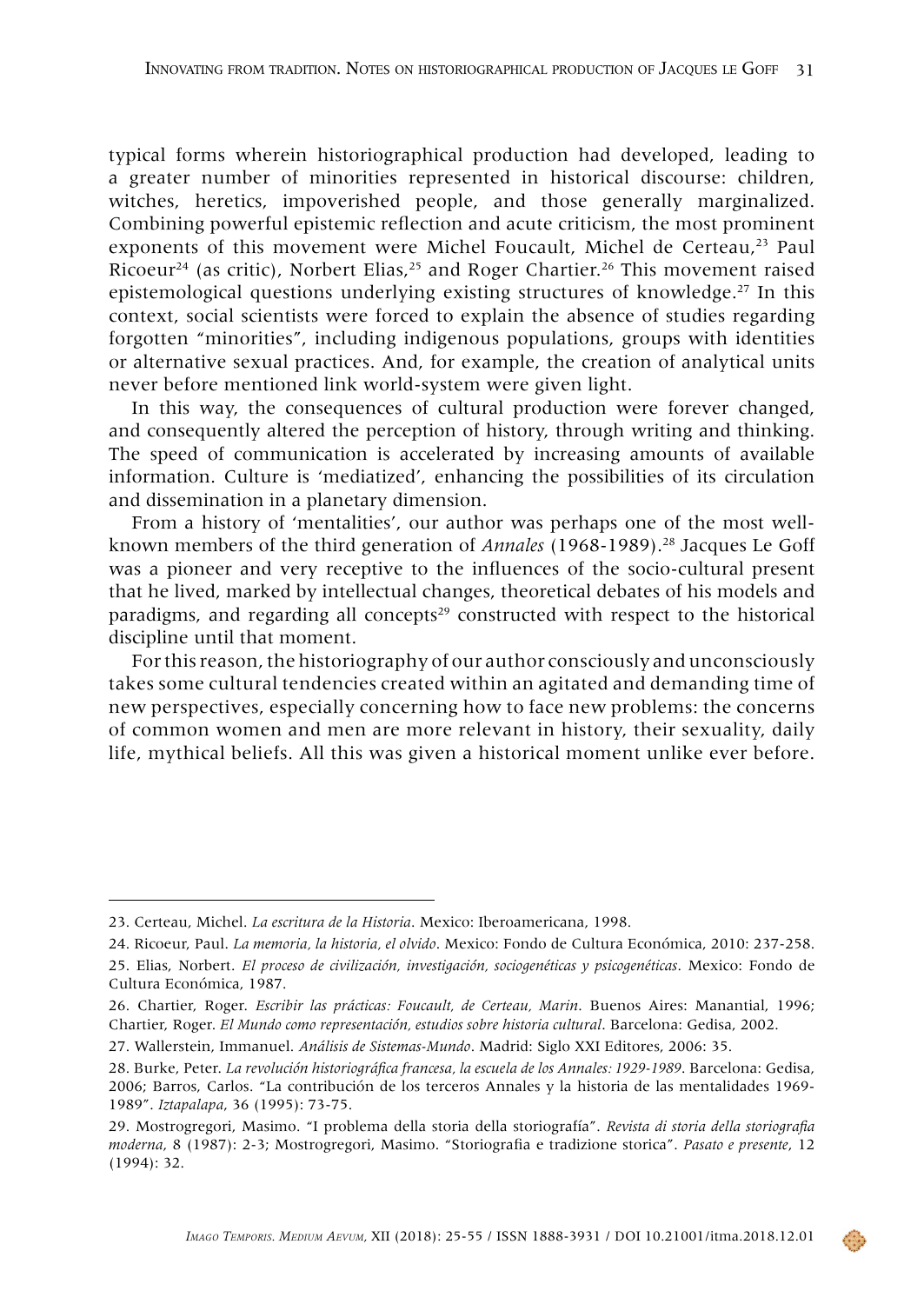# **2. 'New history' and the role of Jacques Le Goff: his historical anthropology**

By the end of the sixties *New History* became independent from the structuralist paradigm of Levi-Strauss. A generational relay was produced in *Annales* journal, when the group of André Burguière, Marc Ferro, Jacques Le Goff, Emmanuel Le Roy Ladurie and Jacques Revel became responsible for its publication until the late 1980s. The approach of the journal considered historical anthropology, as promoted by Le Goff from the start.

*Annales* was not the only protagonist during the era. In 1971, a journal of popular history was created in response to the teachings of the school manuals: *Le Peuple Français* that reached an audience of 7,500 subscribers. A similar case was *Forum-History,30* a journal which in May 1975 brought together a hundred professors and students at the institute Charles V of the University of Paris VII, and as a result, produced *Cuadernos del Foro-Historia*, with 4,000 copies. These initiatives coincided in part with the assessment of *New History* in criticizing at least three pillars of traditional history: the connection between past and present, study and social practice and, finally, the subjects of history.

Directly linked to Jacques Le Goff's mediatic work and *Annales*, the phenomenon of the diffusion of knowledge arises, that is, the idea of forming history by writing it, thereby 'constructing' a history different from that which had been recognized prior to that moment. It was imperative to involve the media —press, radio and television— and increase circulation. One of the most important features exemplified by this type of production was a *problem-history*, with no chronological limitations, and focused on the urgency and questioning of the present.

The publishing house Plon launched a collection directed by Phillipe Ariès and Robert Mandrou, called *Civilisations et Mentalités.* In Gallimard, Pierre Nora created the collection *Library of Stories* in 1971*.* The following year, Emmanuel Leroy-Ladurie was in charge of the History section at *Le Monde*. As can be seen, this explosion of production shows that historians were changing their practices, since work on the archives would not suffice, and it became necessary to diffuse discoveries.

Attempting to understand the so-called *New History*, and our author, in the peak of the discussion, the book by Georges Duby31 *Les trois ordres ou l'imaginaire du féodalisme32* is employed. This book emphasizes the close relation between the mental and the material, searching for their harmonization and profiling a history that tends toward globalism and the imaginary. Later, these categories will be



<sup>30.</sup> Dosse, Franjáis. "Mayo 1968: los efectos de la historia sobre la historia". *Sociológica*, 38 (1998): 165- 201.

<sup>31.</sup> Le Goff, Jacques. "Georges Duby (1919-1996)". *Cahiers de civilization médiévale*, 40 (1997): 199-209. Our author has always been more than attentive to the Duby's writing, since he was one of the earliest theorists of mentalities along with Robert Mandrou in *A history of French civilization*. Nevertheless, it is necessary to make an exception in the text *Les trois ordres ou l'imaginaire du féodalisme*. Perhaps Jacques Lacan should not be referred, but Castoriadis, who wrote the book *The imaginary institution of society*.

<sup>32.</sup> Duby, Georges. *Les trois ordres ou l'imaginaire du féodalisme*. Paris: Gallimard, 1978.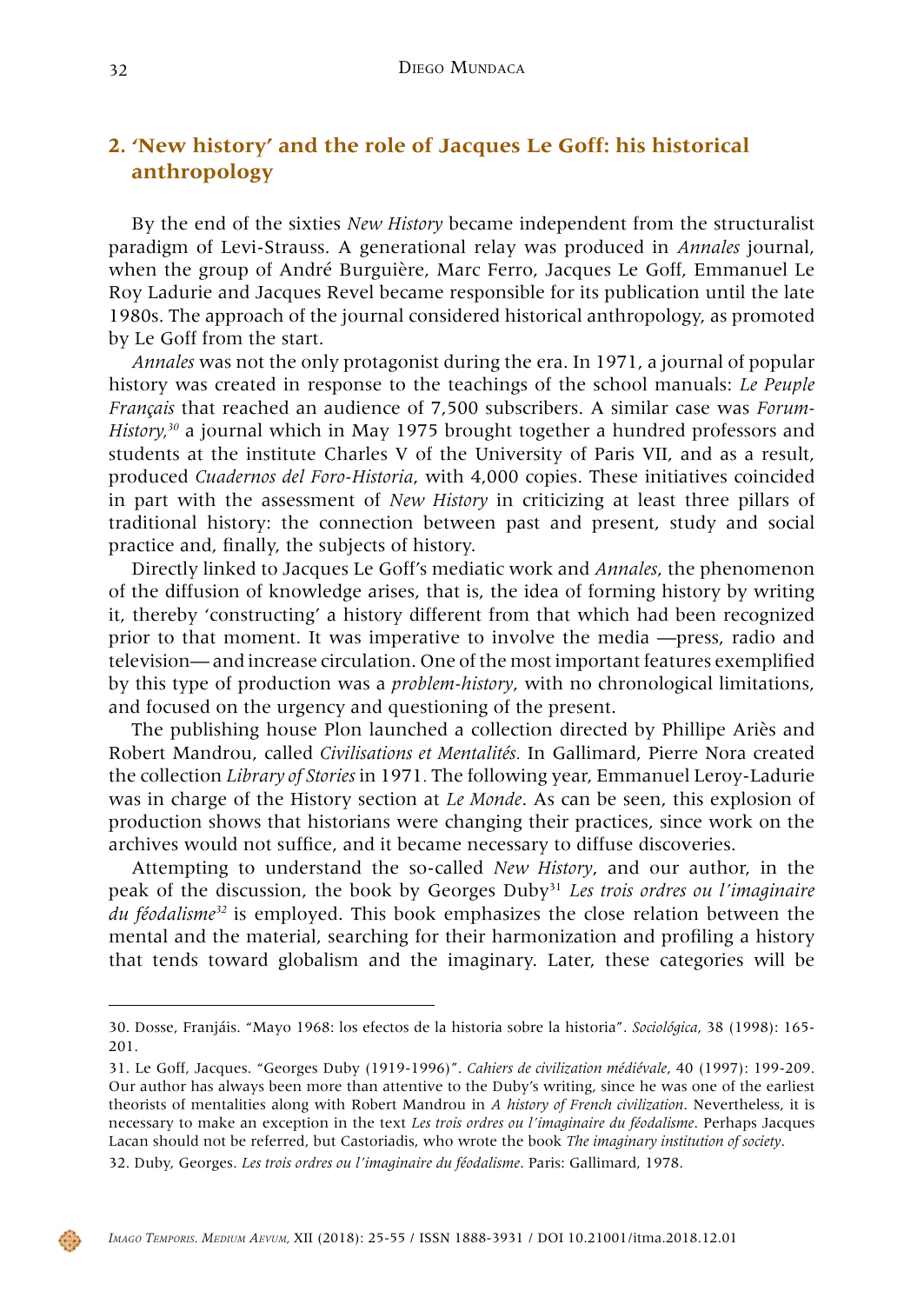intensively reviewed in the context of several articles and books by Le Goff $33$  along with his disciples Jean Claude Schmitt, Jean-Claude Bonne and Jerome Baschet, informing about his knowledge of the psychoanalysis of Lacanian order that was so decisive at that time. Even the *slogans* of the revolts and pretended revolutions prompted a greater preponderance of the imaginary and the imagination in general, at the expense of the concrete, material, and measurable. This emphasis was a claim and exaltation to present an unconscious dimension of the human being.

Le Goff comments about the book by his colleague Georges Duby:

*Quel est le rôle des concepts, quel est le rôle de l'idéologie, quel est le rôle de l'imaginaire dans l'histoire? Non pas du tout qu'il l'oppose ou qu'il le sépare du matériel, il montre comment il y a entre l'économie et la société et ces schémas intellectuels un constant dialogue, une imbrication, comment tout ceci se structure au sein de ce qu'il appelle la révolution féodale, mais une histoire, une époque, un système historique est fait autant d'idées et de concepts qu'il est fait de techniques, d'économie, de classes sociales. D'autre part, dans le titre même de l'ouvrage apparaît un de ces nouveaux objets de l'histoire. Car une des caractéristiques de ce qu'on appelle encore une fois —mettons peut-être des guillemets— la Nouvelle Histoire, C'est d'avoir fait entrer dans le champ de l'histoire, et c'est ce que nous avions déjà essayé de montrer, Pierre Nora et moi, quand nous avions suscité ce rassemblement d'historiens autour de "Faire de l'Histoire", qui a fait entrer de nouveaux objets de l'histoire. Que les historiens ne considéraient pas jusqu'alors, soit parce qu'ils les laissaient aux sociologues, aux ethnologues, parce que c'était tout simplement en dehors de leur champ habituel. Et l'un de ces principaux objets c'est l'imaginaire. Il s'agit de donner à l'imaginaire un statut de témoins et de force agissante de l'histoire. Cette histoire aussi, elle se veut mais non pas d'une façon brouillonne, d'une façon structurée, explicative, une histoire totale. Une histoire justement qui ne prenne pas seulement la surface des événements, qui ne prenne pas seulement les grands hommes et chez ces hommes leurs vies officielles, leurs vies extérieures, Mais qui prenne les sociétés et les hommes tout entiers, depuis leurs vies matérielles, la façon dont ils s'habillent, la façon dont ils mangent, la façon dont ils pensent. Et là encore comment, derrière leurs idées et leurs concepts, ils ont ces façons de penser presque automatiques, quotidiennes que l'on appelle des mentalités. Eh !bien, il faut dans cette intégration à l'explication du passé d'hommes, de groupes sociaux, de sociétés toutes entières, intégrer, je dirais presque au premier chef, l'imaginaire.*<sup>34</sup>



<sup>33.</sup> Berlioz, Jacques; Le Goff, Jacques; Guerreau-Jalabert, Anita. "Anthropologie et histoire", *L'histoire médiévale en France. Bilan et perspectives,* Michel Balard, ed. Paris : Le Seuil, 1991 : 269-304; Le Goff, Jacques. *L*'*imaginaire medieval*. Paris: Gallimard, 1985.

<sup>34. &</sup>quot;What are the role of concepts? What is the role of ideology? What is the role of the imaginary in history? It does not oppose or separate from the material, it shows how there is an interdependence between economy and society and these intellectual schemes create a constant dialogue, showing how all this is structured in what he calls the feudal revolution. However, a history, a period, a historical system is made by ideas and concepts as well as techniques, economics, social classes. Moreover, in the same title of the work appeared one of these new objects of history. One of the characteristics of what we once called —maybe in quotation marks— *New History*, is having integrated new objects into the field of history, and this is what Pierre Nora and I tried to show when we convoked that meeting of historians focused on *Faire de l'Histoire*, that is, to incorporate new objects in history that historians had not considered until now, either because they were left to sociologists, ethnologists or because they were simply out of their usual field. One of these main objects is the imaginary. It is about giving to the imaginary a status of witness and active force of history. This story also pretends to be a complete history, but not in a disorderly way, but in a structured and explanatory way. A history that precisely does not consider only the surface of the facts, which considers not only the great men and their official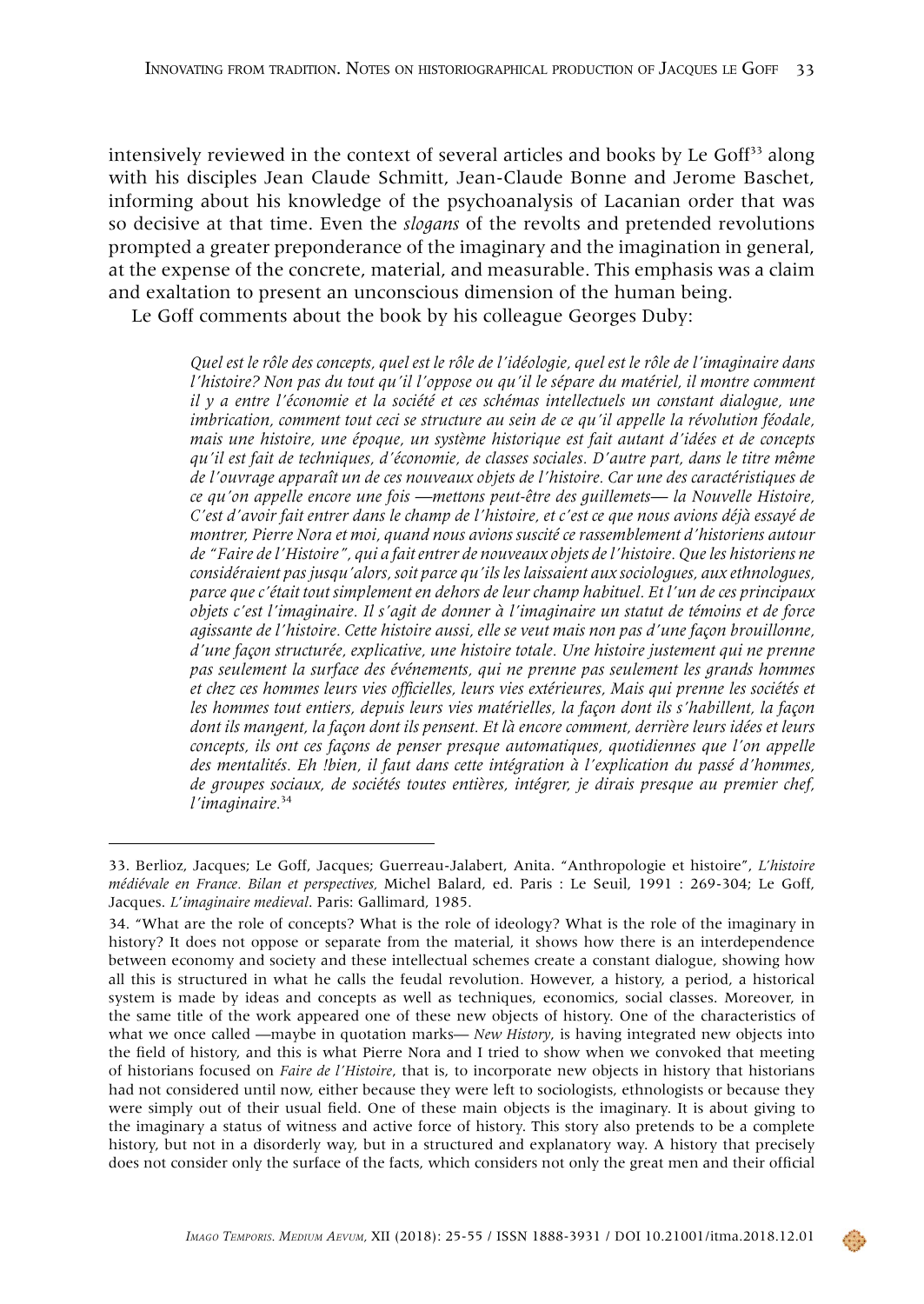In relation to the book by Emmanuel Le Roy Ladurie, *Le Carnaval de Romans,35* his appreciation is more suggestive, since, on the one hand, he is more emphatic in equating the historical work with the ethnographic and, on the other hand, exalting an event, such as the carnival, as an event capable of revealing an entire society. From that moment, there were intense central interdisciplinary dialogues in which anthropology prevailed. This not only brought progress, but also a constant criticism of the work of the *New History* in general, based on the argument that it was losing and thereby blurring history itself through its very close connection to the social sciences. Le Goff commented:

> *Mais elle voit dans l'événement l'objet non pas dans lequel s'enfermer, non pas dans lequel voir un facteur essentiel de l'histoire, Mais un révélateur de l'histoire profonde. […] Et alors là, il [d'Emmanuel Le Roy-Ladurie] appartient aussi si je peux le dire à la nouvelle histoire plus spécialement parce qu'il a uni profondément, et c'est une des tendances importantes de la nouvelle histoire aujourd'hui en tout cas, l'ethnologie, l'anthropologie et l'histoire. Il a montré comment la fête, le carnaval —encore des objets qu'on laissait auparavant à l'imaginaire, qu'on laissait à l'ethnologue— en fait, ont leur place dans l'histoire, dans la vraie histoire, dans la grande histoire.*<sup>36</sup>

It should not be forgotten that the criticism of the movement began in the 70s and still endures today, arising in the most diverse university spaces. We think that this criticism is created as a reason to consider that the interdependence between production and disclosure is flawed; and diversities of history, never before considered within disciplines, were consolidated. In addition, we can say that the *Annales* movement, more than an organic and directed school, was and is a "space of experimentation", which was produced through methodological innovation and cooperation with social sciences which allowed for the diversity of subjects discussed. Here, a very sharp critic wrote:

> *…los espectros recorren los campos —critica Hervé Martin—, Satán multiplica sus maleficios, la bruja es la señora del pueblo, la llegada del Anticristo es inminente (…) la historia*



lives, their external lives, but fully considers societies and men, from their material lives, the way they dress, the way they eat, the way they think. Behind their ideas and their concepts there are almost automatic, routine forms of thinking that we call mentalities. Within this integration to the explanation of the past of the man, of social groups, of all societies, I would say, the imaginary must be integrated almost in a primordial way". Translation of an interview performed: "La 'nouvelle histoire' présentée par Jacques Le Goff". *Apostrophes.* 2 February 1979. Jalons version Découverte. 15 November 2016 <https:// fresques.ina.fr/jalons/fiche-media/InaEdu04625/la-nouvelle-histoire-presentee-par-jacques-le-goff. html> (translation adapted from the version made by Maritza Nieto at the Universidad de Concepción).

<sup>35.</sup> Le Roy Ladurie, Emmanuel. *Le carnaval de Romans : de la Chandeleur au mercredi des Cendres.* Paris: Gallimard, 1986.

<sup>36.</sup> "But this history sees in the event the object in which it cannot be enclosed, in which one does not see the essential factor of history, but an indicator of deep history (...) so now, he [Le Roy Ladurie] also belongs to, if I may say so, 'New History*'*, especially because he united, and that is one of the most important trends of the New History today, ethnology, anthropology and history. He showed how celebration, carnival and objects that once we left to the imaginary, which we left to the ethnologist, by positioning them in history, in the true story, in the great history". "La 'nouvelle histoire' présentée…".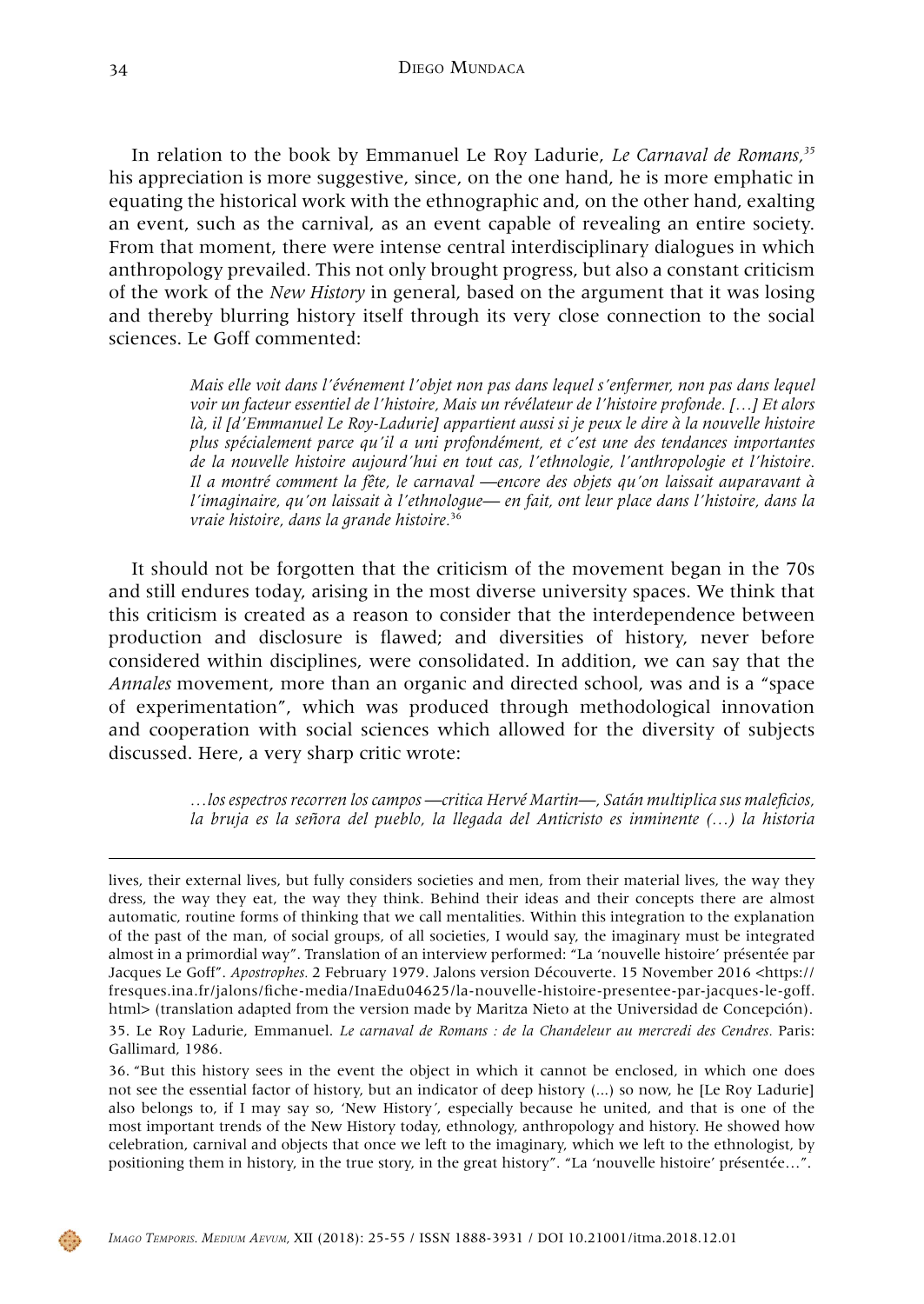*francesa se ha convertido en un 'show' permanente. A partir de aquí, la historia queda sometida a la ley del mercado y corre en riesgo de ser víctima de una rápida obsolescencia de los protagonistas y de los conceptos. Los herederos de Dom Mabillon a veces dan la impresión de haber optado, no sin peligro, por el "show business.*<sup>37</sup>

This reference does not invite many interpretations. The allusions are clear, although we believe that it is somewhat distempered, because it does not comprehend that the groups of this era were taking advantage of, as reasonably as possible, all the possibilities at hand. Another less severe criticism is the one that indicates that this kind of history has lost its global and structural intensity, which was spread so thin that it was reduced to crumbs.38 François Dosse, in his book *L'histoire en miettes*, 39 criticizes this generation for losing the original objective. In addition to this, it can be said that *Annales*, in the 70s and 80s, disassociated from the economic and social history of Braudelian and Marxist matrix, and were shaping a practice and study object more "individualistic". For detractors of *Annales* it was a history marked by the interests of the market, nevertheless, we can declare it would be better to say that history returns to questions about the present man, giving answers with a historical connotation.

In this context, it is important to remember the success of the book *Montaillou, village occitan*, *from 1294 to 132440* by Emmanuel Le Roy Ladurie, with almost 300,000 copies. This work responds to the scrutinization of daily customs and marital relationships, giving the subject value and a place in history. Therefore, the historian was responding to social discussions of the moment in which debates were sparked and changes were made in the formation of the family, the rights of husbands and wives, contraception and abortion. There is an ethnologization of historical discourse, the small stories of children, young people, the humble, the study of material culture is widely covered. So much so, that in *Annales*, cultural history was given greater significance, increasing from 22.4% between 1957-1969 to 32.8% between 1969 and 1976. Examples of this are sexuality (Jean-Louis Flandrin, Jean-Paul Aron), death (Michel Vovelle, Phillipe Aries) and fear (Jean Delumeau). These great works were heavily criticized by detractors of the 'school', as those mentalities could not be subject to the social substratum. The *long duration* relieves social tensions and integrates them into an immutable permanence of human nature; the man reduced to the mental is the object of his own history, more than the subject of history itself.

<sup>37. &</sup>quot;... spectres traverse the fields —Hervé Martin criticizes—, Satan multiplies his spells, the witch is the lady of the town, the arrival of the Antichrist is imminent (…) French history has become a permanent show. From here, history is subject to the law of the market and runs the risk of being the victim of a rapid obsolescence of the protagonists and concepts. The heirs of Dom Mabillon sometimes give the impression of having opted, not without danger, for the show business". Bourdé, Guy; Martin, Herve. *Las Escuelas Históricas*. Madrid: Akal, 1992: 185.

<sup>38.</sup>Barros, Carlos. "El 'tournant critique' de Annales". *Revista de Història Medieval*, 2 (1991): 193-197.

<sup>39.</sup> Dosse, François. L'histoire en miettes: des 'Annales' à la 'novelle Histoire'. Paris: Pocket, 1997.

<sup>40.</sup> Le Roy Ladurie, Emmanuel. *Montaillou, village occitan : de 1294 à 1324.* Paris: Gallimard, 1975.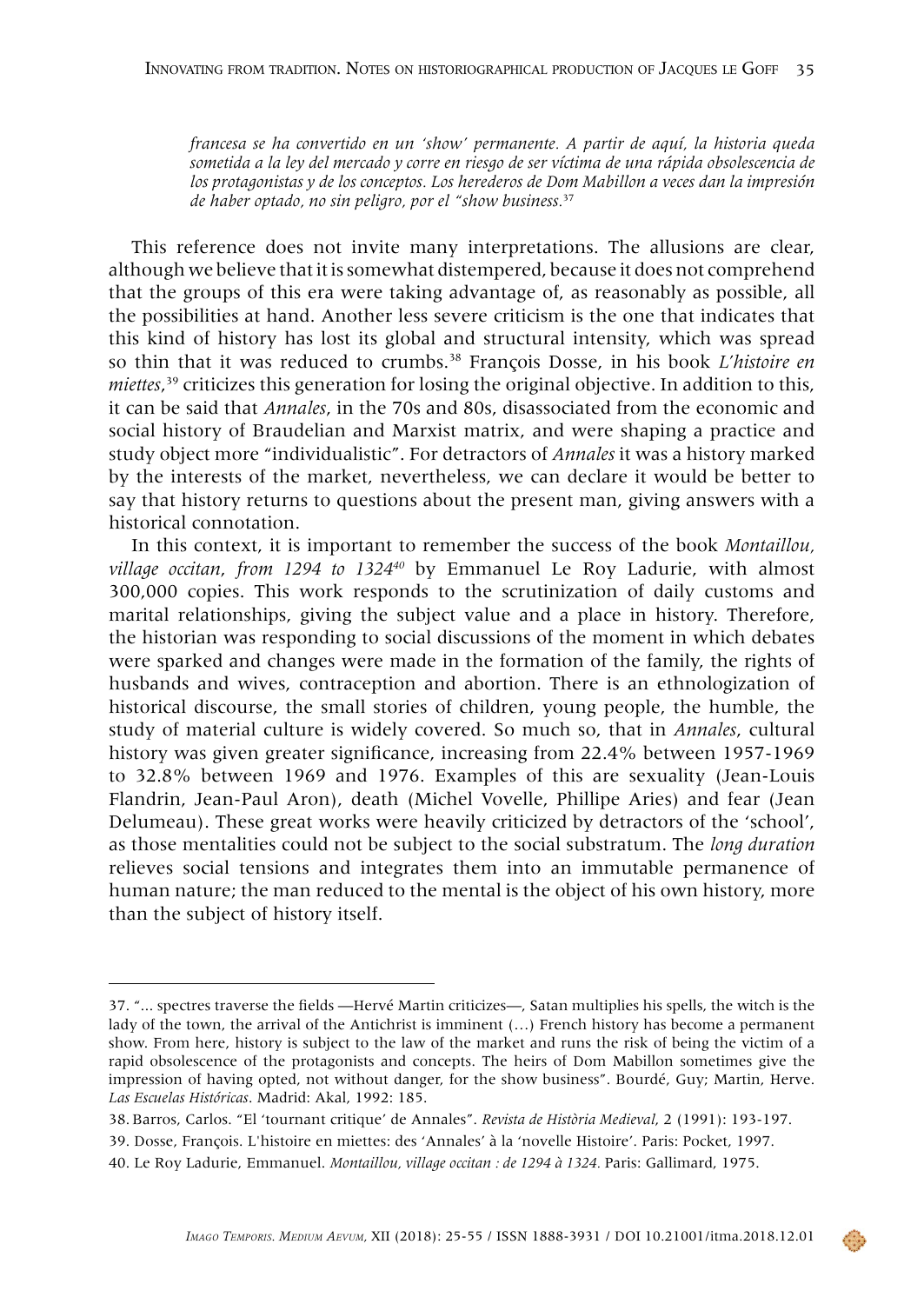He is also blamed for a sort of postmodernism for his disaggregation and concern for the hegemony of history. In any case, it is important to emphasize that *Annales,* when covering the Middle Ages and the Old Regime, was free from the exaggerated attraction of scientism and the concepts of modernization which characterize a large part of social scientific thought.<sup>41</sup>

At the end of the 1980s, the school accepted criticism and subsequently was able to strengthen its interdisciplinary character, abandoning definitively the centralization of history. So history became one more element within the interdisciplinary dialogue: no single discipline can pretend to position intellectual or institutional hegemony over social sciences. In the publication of *Annales* from January-February  $1990<sup>42</sup>$  André Burguière, made a critical appeal, remembering a vision he had, that the pillars of *New History* had been of its foundation on the preference of the collective, over the individual, the structural over the eventful, the socio-economic over the political, and so on. But he also emphasized that mental conception is not an invention of Lucien Frebvre, but of Bloch in *Les Rois thaumaturges* and in *La société féodale*. 43 Le Goff at no time succumbed to any kind of scientism, and we could even say his work not only seeks the collective, but the collective or global according to an object: man and his life, the biography.

Such is the case of Le Goff in his biographical articles<sup>44</sup> and books about saints, wherein he disagrees with the collective vision of *Annales*. Remember the examples of Saint Louis and Saint Francis, notoriously criticized even by their close colleagues, responded indirectly through interviews and conferences, emphasizing the subject of emergence; and furthermore, the historical work of biography is the most faithful representation of a total history and a historical anthropology: *creo que la biografía está en vías de transformarse en uno de los medios de hacer una historia total del hombre y de los hombres, uno de los más importantes dominios de la antropología histórica.*<sup>45</sup>

Following that, Giovanni Levi, one of the greatest exponents of Italian microhistory,46 suggested regarding biographical work, this allows us to make



<sup>41.</sup> Iggers, Georg. *La historiografía del siglo XXI, desde la objetividad científica al desafío posmoderno*. Santiago de Chile: Fondo de Cultura Económica, 2012: 107.

<sup>42.</sup> Burguière André. "De la compréhension en histoire". *Annales. Économies, Sociétés, Civilisations*, 1 (1990): 123-136 <http://www.persee.fr/docAsPDF/ahess\_0395-2649\_1990\_ num\_45\_1\_278826.pdf> (Consulted 16<sup>th</sup> November 2016).

<sup>43.</sup> Bloch, Marc. *Les Rois thaumaturges. Étude sur le caractère surnaturel attribué à la puissance royale particulièrement en France et en Angleterre.* Paris-Strasbourg: Librairie Istra, 1924; Bloch, Marc. *La société féodale*, Paris: Éditions Albin Michel, 1968.

<sup>44.</sup> Le Goff, Jacques. "Mon ami le saint roi: Joinville et Saint Louis (réponse)". *Annales. Histoire, Sciences Sociales*, 2 (2001): 469-477; Le Goff, Jacques. "La sainteté de Saint Louis: sa place dans la typologie et l'évolution chronologique des rois saints". Les fonctions des saints dans le monde occidental (III<sup>e</sup>-XIII<sup>e</sup> siècle) *Actes du colloque de Rome (27-29 octobre 1988)*. Rome: École Française de Rome, 1991: 285-293; Le Goff, Jacques, "Saint Louis". *Revue des Sciences Religieuses*, 71/3 (1997): 338-344.

<sup>45. &</sup>quot;I believe the biography is becoming in one of the means of making a total history of the man and of men, one of the most important domains of historical anthropology". Le Goff, Jacques. "Los retornos de la historiografía francesa actual". *Prohistoria*, 1 (1997): 35-44.

<sup>46.</sup> Giovanni, Levi. "Les usages de la biographie". *Annales. Économies, Sociétés, Civilisations*, 6 (1989): 1325- 1336.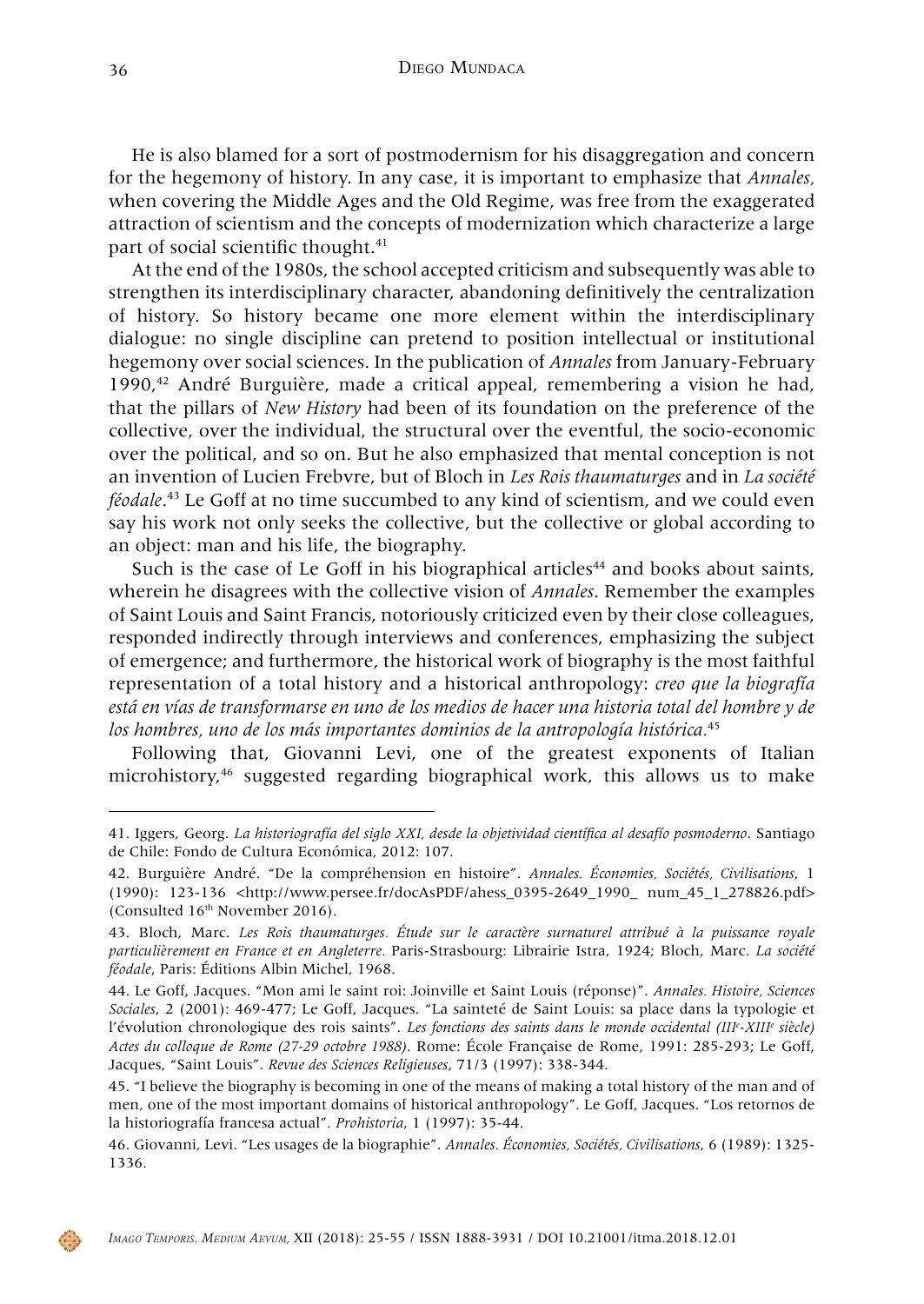practices that help us to see the closest connections among the interstices of society, assuming their freedom from existing regulatory systems, the magnitude of information sources within a life, the importance of literature, the dimension of the body within social coordinates and, finally, the interpretation assisted by a hermeneutic that comes from historical anthropology.

Historiography was questioned and intellectuals participated in this process. Voices responded with innovation from tradition, such as Jacques Le Goff, leader of a generation. These views are in alignment with a study performed in the United States, wherein the work and intellectual practice of Le Goff is qualified as compromised. Therefore Le Goff was a type of historian, or *historien engagé*, as his compatriots would say,47 considering his actions were linked to very serious studies, almost strictly academic, along with radio and television broadcasting.

The nuclear intellectual practice was the associated work that materialized among historians, economists, psychoanalysts,<sup>48</sup> anthropologists, linguists, semiologists<sup>49</sup> and geographers, shaping what was called *New History*, which intended to open a range of possibilities in relation to method, theories and historical subjects. Also, it is important to remember a dictionary of *New History* was made, to determine all the concepts and ideas related to the project.

Over time, the former led over time to a change in practices and historiographical production, and in fact placing an importance on knowledge from the peripheries of Latin America, Africa and India. The most obvious example was the emergence of subaltern and culturalist studies, in which new centers of knowledge were opened, and consequently Europe stopped being the definitive center. A much closer contact with the Anglo-Saxon world was established and universities of the United States, United Kingdom, and Scandinavia began to welcome historians who were not necessarily linked to *Annales*, including Michel de Certeau, Carlo Ginzburg, Roger Chartier, Giovanni Levi and the direct disciples of Jacques Le Goff, Jean-Claude Schmitt, Jêrôme Bachet, and even Daniela Romanogli from Italy.

## **3. The value of the singular in its historical Anthropology**

Since when does Le Goff have this hobby and curiosity about being in permanent communication with the social, the dialogue with other colleagues and his concern



<sup>47.</sup> Joëlle-Rollo, Koster. "Jacques Le Goff (1924)", *New Historial Whinting in Twentieth- Century France, French Historians 1900-2000*, Philip Daileader, Philip Whalen, eds. Chichester: Wiley-Blackwell, 2010: 372-373.

<sup>48.</sup> Although Michel de Certeau, a Jesuit priest, was not a psychoanalyst, he was very close to the figure of Jacques Lacan. He always made that approach between Freud's theory and history. And in this same time he writes: Certeau, Michel de. "Ce que Freud fait de L'histoire, apropos de: 'une névrose démoniaque au XVIIe siécle'". *Annales économies, Sociétés, Civilisations*, 25/3 (1970): 654-667.

<sup>49.</sup> Kristeva, Julia. "La mutation sémiotique". *Annales Économies Sociétés Civilisations*, 25/6 (1969): 1497- 1522.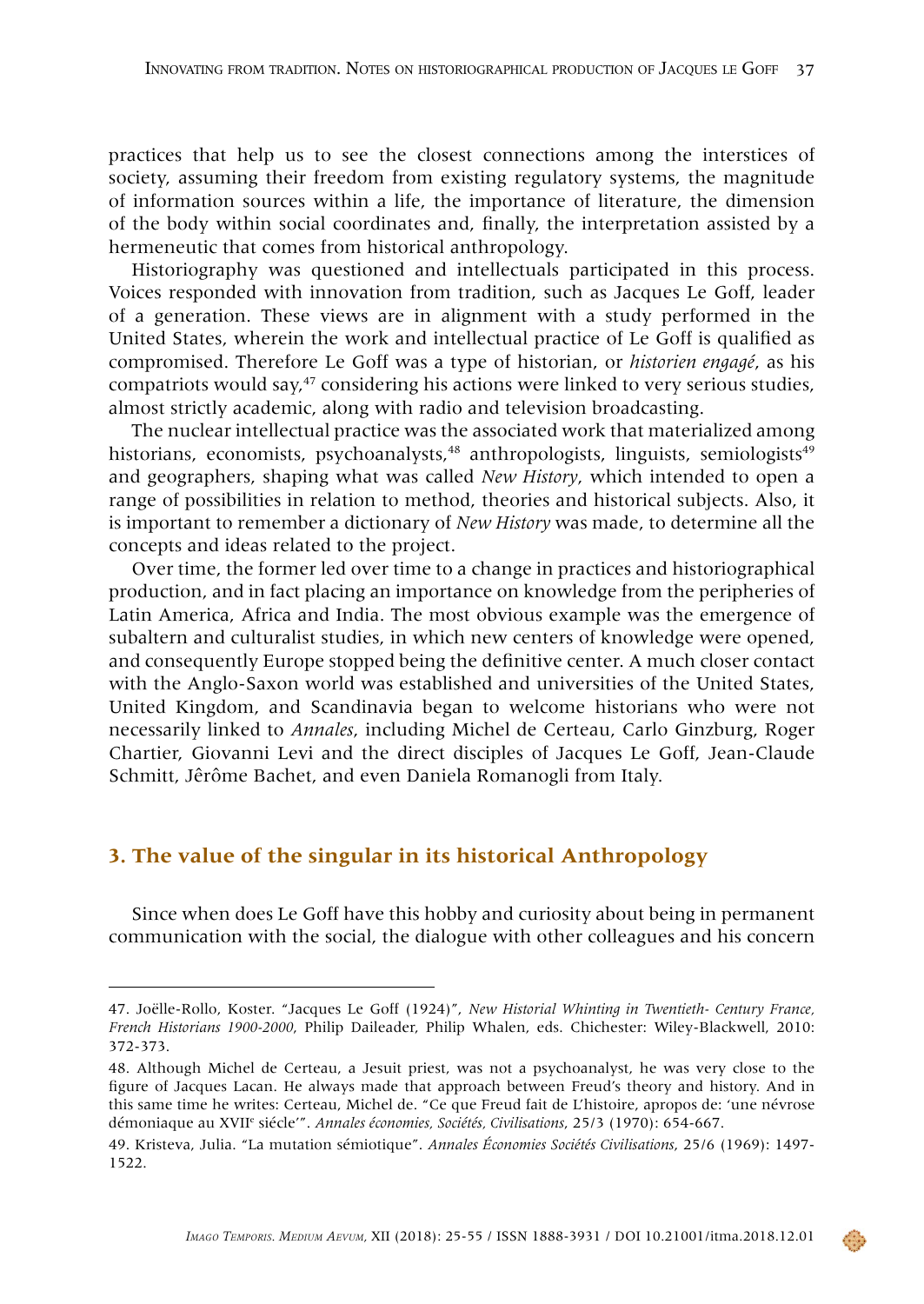for subjects not so typically medieval? We subscribe to the idea of Alain Boureau,<sup>50</sup> the one who elucidated that Jacques Le Goff, from the beginning, had presented in his first books what he calls a "methodological anachronism": *Les Intellectuels au Moyen Age, Marchands et banquiers du moyen age* and finally the wonderful book *La civilisation de l'Occident medieval*<sup>51</sup> about historical anthropology, although the concept had not yet been coined. Within the cultural and social context, medievalists and social scientists in general were trying to understand feudal institutions, origins of capitalism and mechanisms of the power of monarchies. Furthermore, Le Goff, in the preface of the 1984 edition, said of the intellectuals, the "interest consist on moving the attention of institutions towards men, of ideas towards social structures, of practices and mentalities".52

Indeed, the intuition of the fifties redefined it from concepts developed in Jacques Le Goff work from intense dialogue with Social Sciences and especially, as Boureau also mentioned, with an intellectual practice of 'dis-medievalizing' the Middle Ages. For him, this was a search maintained by contact with contemporary, modern and antiquated historians. In fact, the concept of intellectuality was taken from the Italian intellectual world and especially from Gramsci, and his idea of organic intellectual:

> *en el extremo final de esta evolución profesional, social e institucional hay un objetivo: el poder. Los intelectuales medievales no escapan del esquema de Gramsci, a decir verdad muy general, pero operante (…) los intelectuales de la Edad Media son ante todo intelectuales "orgánicos", fieles servidores de la Iglesia y el Estado.*<sup>53</sup>

Perhaps this statement bothers historians who think it is a form of anachronism to use current concepts for such distant processes. Thus, the interest in these intense dialogues and the development of his insatiable historical curiosity led him to accept, from Braudel, the direction of the V Section, he was a chief of work, assistant and head of studies (1960-1962).

The other book referred to, *La civilización del occidente medieval,54* is the result of this intensity and presents a systematic work of images, and life in all its various manifestations. In the introduction he states: *revalorizar toda una civilización (…) esclarecer todas sus estructuras en la disposición de la vida material, de la vida biológica y* 



<sup>50.</sup> Sales, Veronique. *Los historiadores*. Granada: Universidad de Granada-Universidad de Valencia, 2007: 267-281.

<sup>51.</sup> Le Goff, Jacques. *Les Intellectuels au Moyen Age*. Paris: Seuil, 1957; Le Goff, Jacques. *Marchands et banquiers du moyen age.* Paris: Presses universitaires de France, 1956; Le Goff, Jacques. *La civilisation de l'Occident medieval*. Paris: Arthaud, 1964.

<sup>52.</sup> Le Goff, Jacques. *Los intelectuales de la Edad Media*. Barcelona: Gedisa, 2008: 11.

<sup>53. &</sup>quot;at the end of this professional, social and institutional evolution there is an objective: the power. The medieval intellectuals do not escape from the scheme of Gramsci and, truthfully and very general, but operant (...) intellectuals of the Middle Ages are primarily 'organic' intellectuals, faithful servants of Church and State". Le Goff, Jacques. *Los intelectuales…*: 14.

<sup>54.</sup> Le Goff, Jacques. *La civilización del occidente medieval*. Barcelona: Juventud, 1965.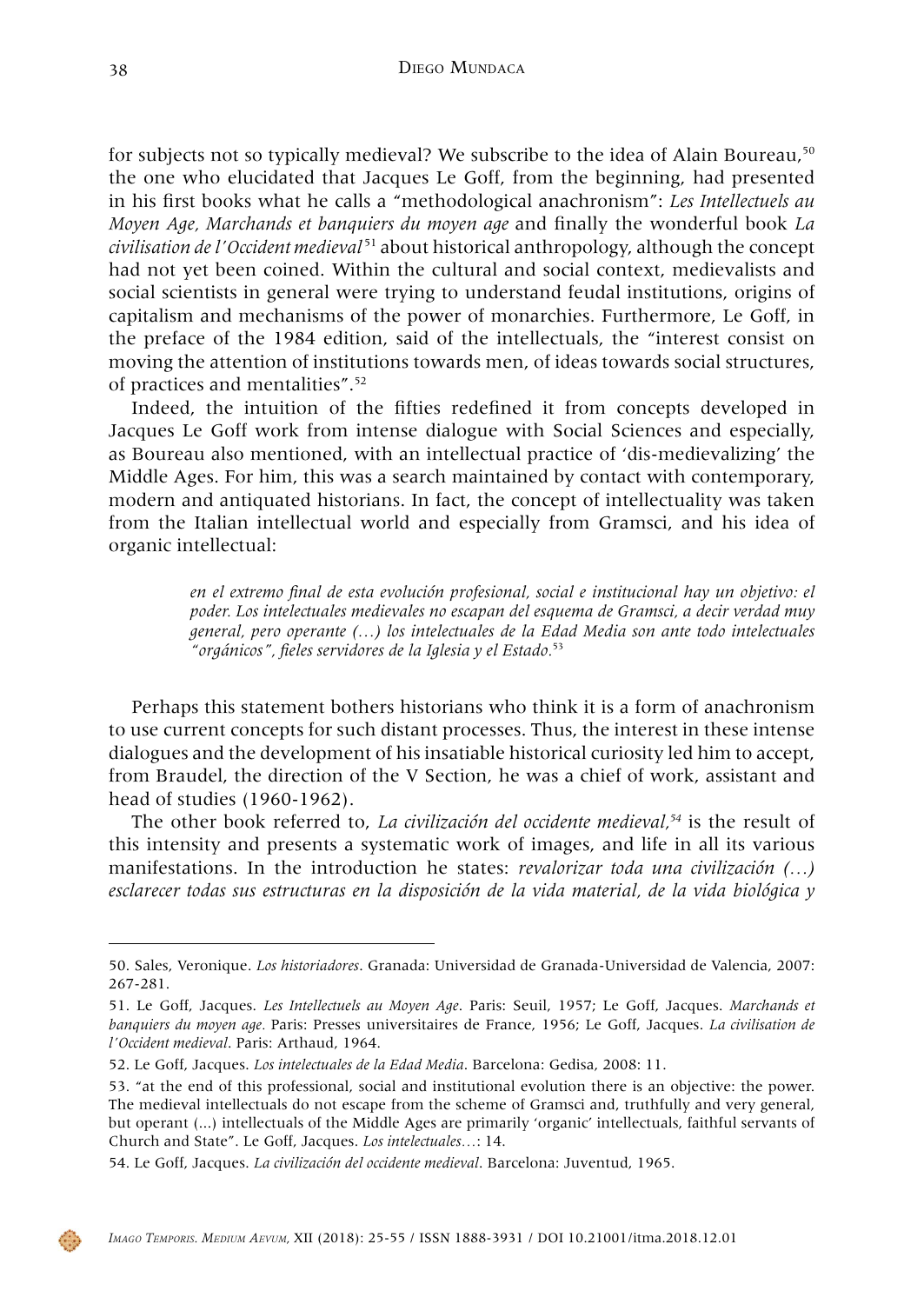*mental.*55 It is also possible to find here a dialogue with the founders of *Annales*. From that time, there is a distance from the serial and a return to the first generation which had a more productive dialogue with social psychology, anthropology and the growing psychoanalysis; as well as an almost integrative perception prioritizing the unity of the human, that is why, this was, in no way, a view of medieval civilization in fragments and estates (history of art, religious history, history of institutions, etc.).

From that point of view, it is also possible to emphasize of the sources and questions posed. Notably, some sources often taken as peripheral and unreliable, such as *exempla* and hagiographic narratives, were utilized in exemplary works: *La Bourse et la vie*; *San Luis*; *Saint Françoise*. 56 This influence seems to come from poststructuralist anthropologists, who, with little information, drew conclusions from the structural point of view. As we will see in the subsequent years, using a range of sources previously not valued by many historians, he was able to formulate broad hypotheses; this exercise characterized him over his years as he distanced from fragmentary observations of medieval society.

This influence on anthropology was consolidating and maturing since the mid-sixties in the way of the studies of the VI section of the École Pratique des Hautes Études (EPHE), later in the Ecole des Hautes Études en Sciences Sociales (EHESS). This allows an understanding of how certain thinking and practices can be consolidated. Historical anthropology helps to study history from the *long duration* and to renew and pose new questions and answers.57 Superficially, we can indicate the most important milestones of his trajectory: in 1972, in a miscellany to Braudel, he writes "L'historien et l'homme quotidian"; in 1977, in *Pour un autre Moyen Age*, "Vers une anthropologie historique appears".58 In 1978, André Burguiére embodies the study of historical anthropology in *La Nouvelle Histoire<sup>59</sup>* and later in a dictionary he directed;<sup>60</sup> his exposition in Spoleto in 1975, regarding the symbols of the vassalage rituals;61 the remarkable number of *Annales* of 1974, dedicated to *Pour une histoire anthropologique,* in which an outstanding group of historians from

<sup>55. &</sup>quot;to revalue an entire civilization (...) to clarify all its structures in material life, of the biological and mental life". Le Goff, Jacques. *La civilización…*: 19.

<sup>56.</sup> Le Goff, Jacques. *La Bourse et la vie. Economie et religion au Moyen Age.* Paris: Hachette, 1986 ; Le Goff, Jacques. *Saint Louis.* Paris: Gallimard, 1996 ; Le Goff, Jacques. *Saint Françoise d'Assise.* Paris: Gallimard, 1998.

<sup>57.</sup> Berlioz, Jacques; Le Goff, Jacques; Guerreau-Jalabert, Anita. "Anthropologie et histoire…": 269.

<sup>58.</sup> Le Goff, Jacques. "L'historien et l'homme quotidien", *L'historien entre l'ethnologie et la futurologie,* Paris-The Hague: Mouton, 1972: 238-250; Le Goff, Jacques. "Vers une anthropologie històriques", *Pour un autre moyen âge. Temps, travail et culture en Occident: 18 essais.* Paris: Gallimart, 1977: 335-349.

<sup>59.</sup> Burguière, André. "L'anthropologie historique", *La Nouvelle Histoire*, Jacques Le Goff, ed. Paris: Retz-CEPL, 1988: 137-165.

<sup>60.</sup> Burguière, André, dir. *Dictionnaire des sciences historiques*, Paris: Presses universitaires de France, 1986: 54.

<sup>61.</sup> Le Goff, Jacques. "Simboli e Simbologia nell' alto Medievo". *Settimane di studio del Centro italiano di studi sull'alto Medioevo*, 23 (1976): 679-788.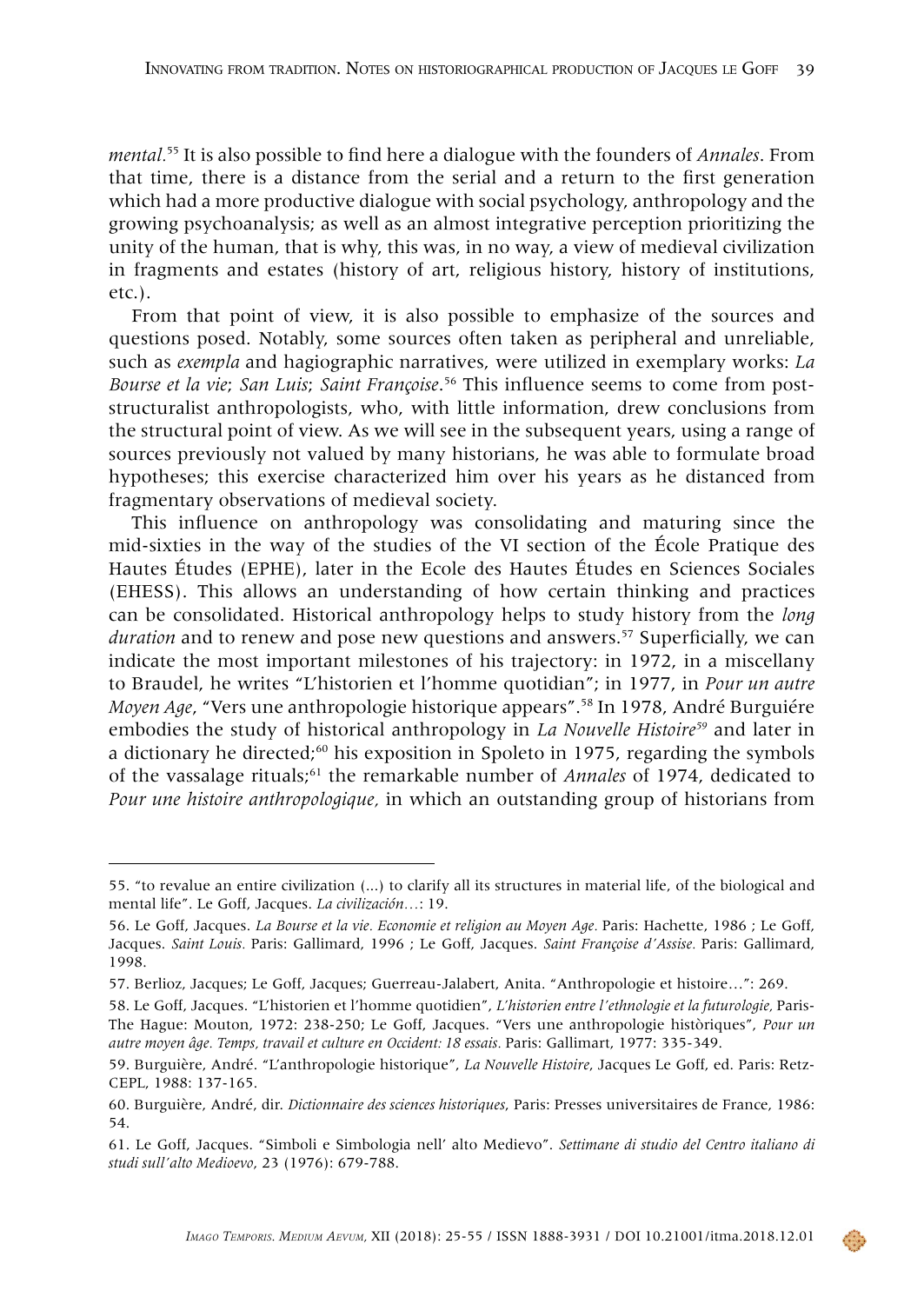the most diverse areas discussed reciprocity, $62$  and especially to the reflections by Nathan Wachtel in his "Reciprocité et l'État Inca: de Karl Polanyi à John V. Murra".63 Another remarkable fact is that, in 1978, an issue dedicated to the Andean world was elaborated under the guidance of Jacques Revel, John Murra and Nathan Wachtel.

The historical anthropology of our author was gradually defined by groups of studies formed between 1962-1963 as: "History of religious ideas and social groups (XI-XV centuries)"; from 1963 to 1973 it was "history and sociology of the medieval west" in 1973-1974 the program indicates: "cultural anthropology of the medieval west", before establishing and consolidating the definitive name: *Groupe d'Anthropologie historique de l'Occident Medieval* (GAHOM) (Historical Anthropology of the Medieval West).

It is clear that the theme of psychology and the distancing from most orthodox Marxist currents led to the creation of a conference on heresies in 1962, called "Heresies and societies". It was inaugurated by Marie-Dominique Chenu, Dominican theologian, who later became Jacques Le Goff's friend.<sup>64</sup> At the conference, Chenu



<sup>62.</sup> Veyne, Paul; Augé, Marc; Godelier, Maurice; Duby, Georges; Meillassoux, Claude; Murra, John V. "Fioravanti-Molinié Antoinette. Débat (sur la réciprocité)". *Annales. Économies, Sociétés, Civilisations*, 29/6 (1974): 1358-1380.

<sup>63.</sup> Wachtel, Nathan. "La réciprocité et l'État inca: de Karl Polanyi à John V. Murra", *Annales.* Économies*, Sociétés, Civilisations*, 29/6 (1974): 1346-1357.

<sup>64.</sup> *Al padre Chenu le conocí en unas condiciones muy particulares. En la Escuela Francesa de Roma inicié un estudio sobre las actitudes ante el trabajo extraídas del contenido de los manuales de los confesores. Me pareció tan esclarecedor un trabajo suyo que pedí entrevistarme con él. Acababa de ser condenado por Roma con una sanción suave que le obligó a exiliarse en un convento de Ruán de donde sólo podía salir la última semana de cada mes. Me respondió con mucho humor, diciéndome que sólo podría recibirme una de esas semanas que el Vaticano había considerado que eran las más apropiadas para proseguir sus estudios... Cuando murió, tuve una gran sorpresa: el prior de los dominicos me telefoneó para solicitarme un favor especial. Pues él quería enterrarle modestamente, pero el cardenal había decidido celebrar sus funerales solemnemente en Nôtre Dame de París, siguiendo la estrategia habitual de la Iglesia: la recuperación de alguien condenado varias veces. El prior me dijo que únicamente aceptarían la ceremonia con la condición de que se permitiera tan solo un discurso durante la misa y que fuera yo el orador. La cláusula resultaba hábil, y podría decir que casi perversa, pues era una manera de impedir que hablara el cardenal. Éste aceptó, y me encontré dirigiéndome a un público religioso y desconocido que llenaba la iglesia. Redacté un texto muy medido, de ocho minutos exactos, que resultó ser uno de los más difíciles que haya escrito en mi vida. Todo me hizo pensar en los condicionantes históricos: ¿qué ha ocurrido para que en las exequias solemnes de un teólogo dominico, uno de los grandes teólogos del Concilio, haya intervenido un laico? Yo fui la solución en una situación extraña* ("I met priest Chenu under very particular circumstances. In the École *française* of Rome, I began a study on attitudes towards work drawn from the content of confessors' manuals. One of his works seemed to me very enlightening, so that I asked to hold a meeting with him. He had just been condemned by Rome with a light sanction that forced him into exile in a convent in Rouen from which he could only leave the last week of each month. He answered me with a lot of humor, telling me that he could only receive me one of those weeks considered by the Vatican to be the most appropriate for continuing his studies... When he passed away, I was shocked: the Dominican prior phoned me to ask me a special favor, because he wanted a modest burial; however, the cardinal had decided to hold his funeral solemnly at Notre-Dame Cathedral, following what the Church habitually did: the recovery of someone condemned many times. The prior told me that he would only accept the ceremony provided that just one speech was permitted at mass and that I was the speaker. The clause was clever, I could say that it was almost evil, since it was a way of preventing the cardinal from talking. He accepted and I found myself talking to the religious and unknown public that crowded the church. I wrote a very measured text, of exactly eight minutes, which turned out to be one of the most difficult texts I have written in my life. Everything made me think of the historical conditionings: What has happened for a layman to have taken action in the solemn funerals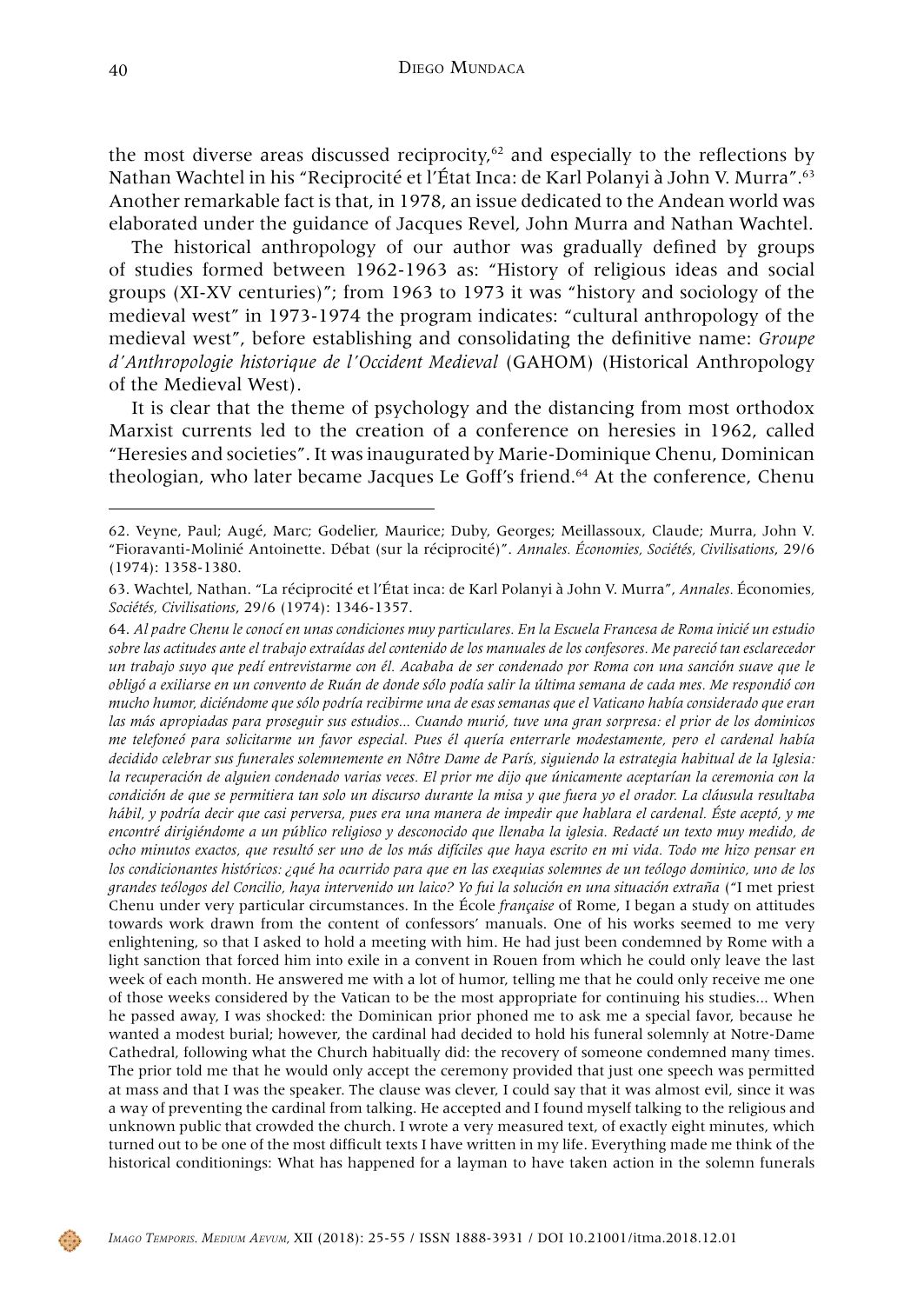defined heresy as a choice. Therein, he broadened all the theoretical instrumentation of a concept projected onto upcoming processes. This concept indirectly alluded to conflicts that were beginning to be observed in that bipolar world, typical of the cold war, in which the ideological theme was a priority. Orthodox or non-Orthodox, in relation to the ideological tendency in vogue, was often decisive.

The problem of heresy does not only start from ideas in the abstract. Its concern is also focused on the social body to which the character belongs. There is an interest in the group, ideas and their impact on society.<sup>65</sup> If we pay attention to the questions, we see that he observes the problem influenced by sociology: Is the heretic a class product? What does the heretic maintain in this collective mentality? There are also questions that allude to the psychological theme in vogue in Europe, for example: Does the heretic fall within a certain psychology, even within a certain mental pathology? Is it someone abnormal or neurotic? In short, we think that through the defining connection with Priest Chenu, the  $13<sup>th</sup>$  century theme and mendicants followed him from that moment, to when he defined the "beautiful  $13<sup>th</sup>$  century". He was unveiling it through every social actor, such as merchants, intellectuals, heretics, urban life, technological development,<sup>66</sup> mendicants and money.<sup>67</sup>

At the time, Michel Foucault<sup>68</sup> was one of the main thinkers. Le Goff<sup>69</sup> recognizes his influence, especially regarding questions that arose from reading his work, and conversations they had together.<sup>70</sup> In the late 60's, in a well-known interview, the

70. Although no friendship existed between Le Goff and Michel Foucault, they met in Paris in the library of Dominican friars. He mentioned: *La historia es una forma de poder, y en este aspecto me he valido de ideas de Foucault... Sin poder decir que fuera especialmente un amigo suyo, conocí bien a Foucault y le admiré. El trato con su persona era extremadamente difícil; pero yo hablaba mucho con él, discutimos en emisiones de la radio; y me influyó. Entre los filósofos era el único historiador propiamente dicho, y fue quizá el único que poseía un criterio sobre las ciencias humanas y sociales, que las enjuiciaba en una relativa unidad. Parte de su obra es estrictamente la de un historiador, y no la de un filósofo de la historia. No digo que haya que ser un buen historiador para ser un buen filósofo, aunque con él me sentía en el mismo terreno* ("History is a form of power and, in this regard, I make use of Foucault's ideas… I cannot say that I was particularly friend of Foucault, but I knew him well and I admired him. Dealing with him was extremely difficult; however, I talked a lot with him, we discussed on radio broadcasts and he influenced me. Among philosophers, he was the only historian *per se*, and maybe the only one that possessed a criterion on human and social sciences. He judged them in a relative unit. Part of his work comes strictly from a historian and not from a historian philosopher. I do not say that it is necessary to be a good historian to be a good philosopher, although with him I felt in the same field"). Lasége, Charles, "Entrevista con Jacques Le Goff…": 290; Belinsky, Jorge. "Aproximación



of a Dominican theologian, one of the greatest historical theologians?") Lasége, Charles. "Entrevista con Jacques Le Goff". *Salud mental y cultura, Revista de la Asociación Española de Neuropsiquiatria*, 20/74 (2000): 271-282 <http://docplayer.es/233734-Salud-mental-y-cultura.html> (Consulted 20<sup>th</sup> December 2016).

<sup>65.</sup> Le Goff, Jacques. *Herejías y sociedades en la Europa preindustrial, siglo XI-XVIII*. Madrid: Siglo XXI, 1987. 66. Le Goff, Jacques. *Héros du Moyen Ậge, le Saint et le Roi*. Paris, Gallimard, 2005: 1207-1220.

<sup>67.</sup> Le Goff, Jacques. *La Edad Media y el dinero*: *ensayo de antropología histórica*. Madrid: Akal, 2012.

<sup>68.</sup> Foucault, Michel. *Las palabras y las cosas: una arqueología de las ciencias humanas*. Buenos Aires: Siglo XXI Editores, 2003; Foucault, Michel. *La arqueología del saber*. Buenos Aires: Siglo XXI Editores, 2002; Foucault, Michel. *El orden del discurso*. Buenos Aires: Tusques Editores, 1999. These works clarify the relationship between scientific discourse and power. Basically, we think the critique against modern thinking, its practices and methods is the most useful and necessary tool for a historian as Le Goff.

<sup>69.</sup> Le Goff, Jacques. *L*΄ímaginaire *medieval*. Paris: Gallimard, 1985; Patlagean, Evelyne. "L'histoire de l'imaginaire", *La nouvelle histoire*, Jacques Le Goff, ed. Brussels: Editions Complexe, 1988: 307-334.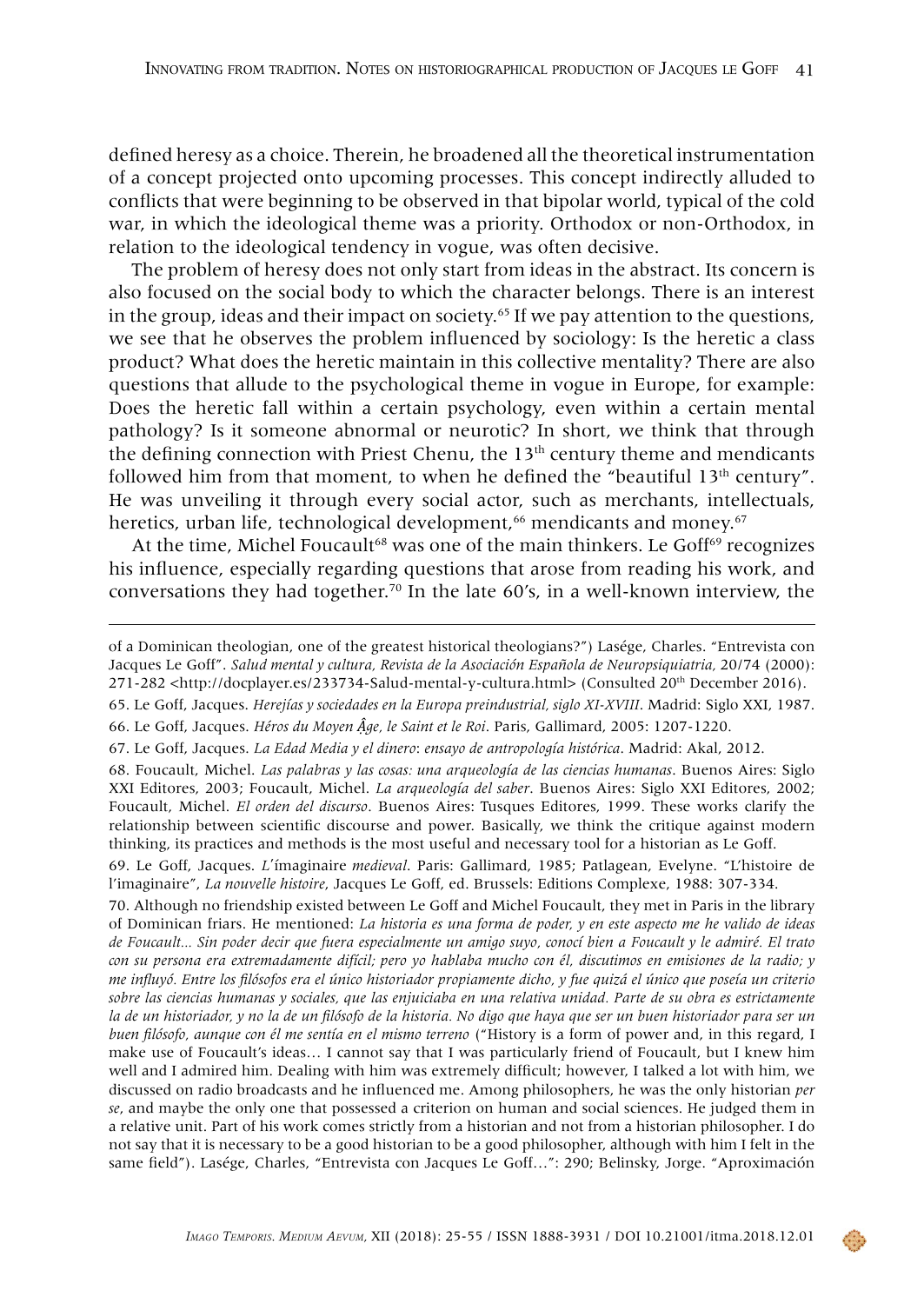philosopher expressed his concern about history, recognizing that Fernand Braudel's contribution had been significant; rejecting the idea of evolutionary history, lineal, with awareness of the  $\arccos$ <sup>71</sup> that coincided with his vision. Additionally, in this interview, his argument went so far as to reject the idea of a relationship between history and causality:

> *se han dado cuenta de que la relación causal no se puede establecer, no controlar en términos de racionalidad formal; en el fondo, no existe la causalidad […] y desde ese momento en que el análisis histórico se introducen relaciones de tipo lógico, tales como la implicación, la exclusión, la transformación, etc. es evidente que la causalidad desaparece.*<sup>72</sup>

These types of reflections influenced different writings, including those of our author. Therefore, the coherency becomes clear regarding *faire de l'histoire* ("Making history"), 'New problems', 'New approaches' and 'New objects', and the appearance, in 1978, of a new collective work whose name was even more ambitious: *La nouvelle histoire* ('The new history').<sup>73</sup> This book was directed by Jacques Le Goff, Roger Chartier and Jacques Revel. These works are influenced by the philosopher, but it is impossible to specify to what extent. Neither can we say that he was the only one, as we must not forget Levi-Strauss and Paul Veyne. Special mention must be made to Foucault's *L'archéologie du savoir* (1969), *Les mots et les choses* (1966), *Naissance de la clinique* (1963).74 In these works, he questions the logical tradition of general scientific knowledge and human sciences. In the end, we can say that he emphasizes an archeological view of knowledge which later is critically called scraps of history.

Jacques Lacan's contributions<sup>75</sup> are in the same vein. He, along with Michel de Certeau and other well-known intellectuals, founded *L'École freudienne de Paris*   $(1964)$ ,<sup>76</sup> separate from International Psychoanalytical Association (IPA). At the same time, Jacques Le Goff commissioned Michel de Certeau the first article: *The Historiographical Operation.* Many believe that solitary article not improvised, but meant for teaching purposes. In such a masterpiece, it is necessary to underline how to understand historiography among history, psychoanalysis and linguistics.

Consequently, a synthesis emerged called 'historical anthropology' (entrusted to André Burguière). It is at the same level of Jacques Le Goff's 'The new history',

75. Lacan, Jacques. *Scrits*, Paris: Seuil, 1966.

indirecta: Lo imaginario en la perspectiva de Jacques Le Goff". *Intercanvis*, 17 (2000): 23-27. <www. intercanvis.es/pdf/17/17-03.pdf> (Consulted  $15<sup>th</sup>$  August 2016).

<sup>71.</sup> Caruso, Paolo. *Conversaciones con Lévi-Strauss, Foucault y Lacan*. Barcelona: Anagrama, 1969: 74-75.

<sup>72. &</sup>quot;have you noticed that the causal relationship cannot be established, nor controlled in terms of formal rationality; basically, causality does not exist […] and from that time in which logical relationships, such as implication, exclusion, transformation, etc., are introduced into the historical analysis, it is evident that causality disappears". Caruso, Paolo. *Conversaciones…*: 75.

<sup>73.</sup> Le Goff, Jacques, ed. *La Nouvelle Histoire*, Paris: Retz-CEPL, 1988.

<sup>74.</sup> Foucault, Michel. *L'archéologie du savoir.* Paris: Gallimard, 1969; Foucault, Michel. *Les mots… ;* Foucault, Michel. *Naissance de la clinique,* Paris: Presses universitaires de France, 1963.

<sup>76.</sup> Roudinesco, Élisabeth; Plon, Michel. *Diccionario de psicoanálisis*. Buenos Aires: Paidós, 1998.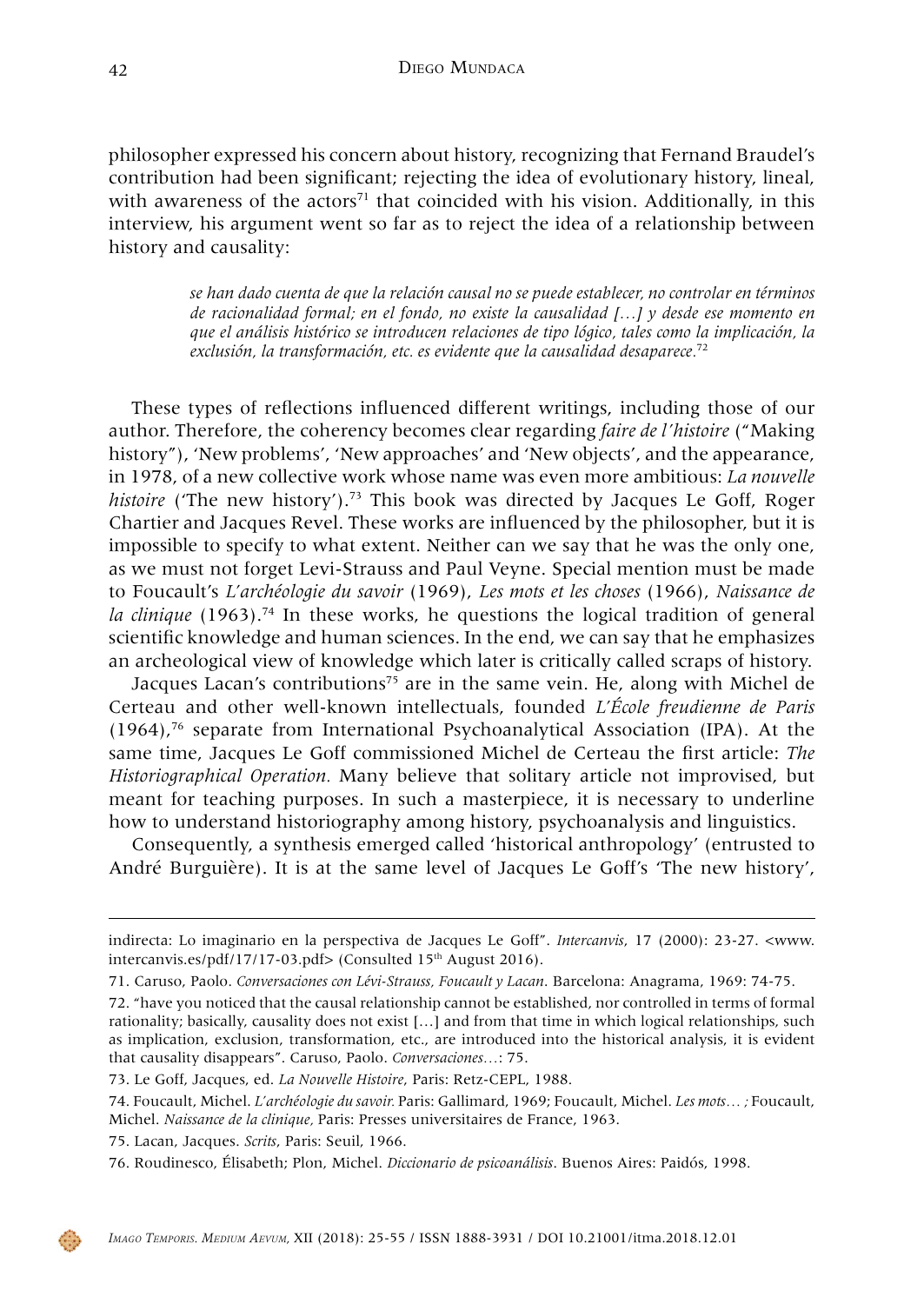Michel Vovelle's 'Long term history', Philippe Ariès's 'History of mentalities' and Évelyne Patlagean's 'Imaginary history'. The last title was forced to mention Jacques Lacan and his followers. They had a very dominant position between 1970 and 1980 that influenced general history and particularly medieval history: contributing the 'imaginary', 'symbolic' and 'unconscious'. It is also necessary to remember Michel Certeau's writings, which detail concepts of the unconscious, self-dimension, mysticism and the city. Additionally, Alain Besançon dedicated a collective volume (*Mélanges*) to Georges Duby, perceiving him as psychoanalyst historian.77 This does not mean that Jacques Le Goff is a Freudian historian, although he did read him. He expected this relationship to be increasingly fruitful, as he mentioned in an interview.78

Our historian was concerned about mass media outreach on behalf of his work and that of his colleagues. He participated in the Cultural Revolution, $79$  the change of customs, and *habitus*, which permanently altered Europe and the world. He really liked radio broadcast and his program was called *Les Lundis de l'histoire*.

In these times, in which French history predominated the third generation of *Annales*, a paradigm shift happened in the way of thinking and writing history. There was no longer an "only original idea" and that caused the formation of heterogeneous groups. Coexistence among differences was permitted, which also seems to explain the successful diffusion outside Europe and the increased consumption of historical reading by common people. In this case, it was a history that reached the general public; a history that learnt how to influence or respond to common people's questions and concerns. It was no longer a reading subscribed to only within the academic field.

Thus, in the late 1980's, methodological and epistemological disagreements appear outside the *Annales* and also from the inside, as noted prior. Giovanni Levi & Carlo Ginzburg's microhistory is consolidated; as their view changed in scale from micro to macro.<sup>80</sup> In addition, the idea of the "indiciary" paradigm emerges. This

<sup>77.</sup> Besançon, Alain. "De Gibbon à Freud et retour". *L'Arc*, 72 (1978): 4-8.

<sup>78.</sup> *Estoy convencido de que el psicoanálisis es una de las grandes invenciones de finales del siglo pasado y del siglo XX. No lo domino, y por ello no lo utilizo entre mis útiles de historiador. Admiro profundamente a Freud, y pienso además que su método desborda ampliamente al psicoanálisis mismo. Me he atrevido a explorar los sueños en la Edad Media, principalmente en mis seminarios, no en mis libros, porque no me sentía muy seguro. Incluso he comenzado alguno de ellos presentando la 'Interpretación de los sueños' de Freud porque me parece un libro fundamental, que no se puede olvidar ni siquiera a la hora de estudiar la evolución de la onorocrítica occidental. Sin embargo, no sé si el psicoanálisis puede aportar mucho a la historia, pero me gustaría mucho que pudiese hacerlo* ("I am convinced that psychonalalysis is one of the greatest inventions of late 19<sup>th</sup> century and 20<sup>th</sup> century. I do not master it, and thus I do not use it as historian. I deeply admire Freud and I also think that his method totally overgrows psychoanalysis itself. I have dared to explore medieval dreams, principally at my seminars, not in my books, since I did not feel confident to do so. I have started some of them presenting the Freud's *Interpretation of dreams*, because I considered it is an essential book that cannot be forgotten not even when studying the evolution of Western *oneirocritique*. However, I do not know whether the psychoanalysis can contribute greatly to history, either way I would very much like that it could") Lasége, Charles. "Entrevista con Jacques Le Goff…": 290.

<sup>79.</sup> Concept used by: Hobsbawn, Eric. *Historia del siglo XX*. Buenos Aires: Crítica, 1998: 323.

<sup>80.</sup> Levi, Giovanni. *La herencia inmaterial: la historia de un exorcista piamontés del siglo XVI*. Madrid: Nerea, 1991.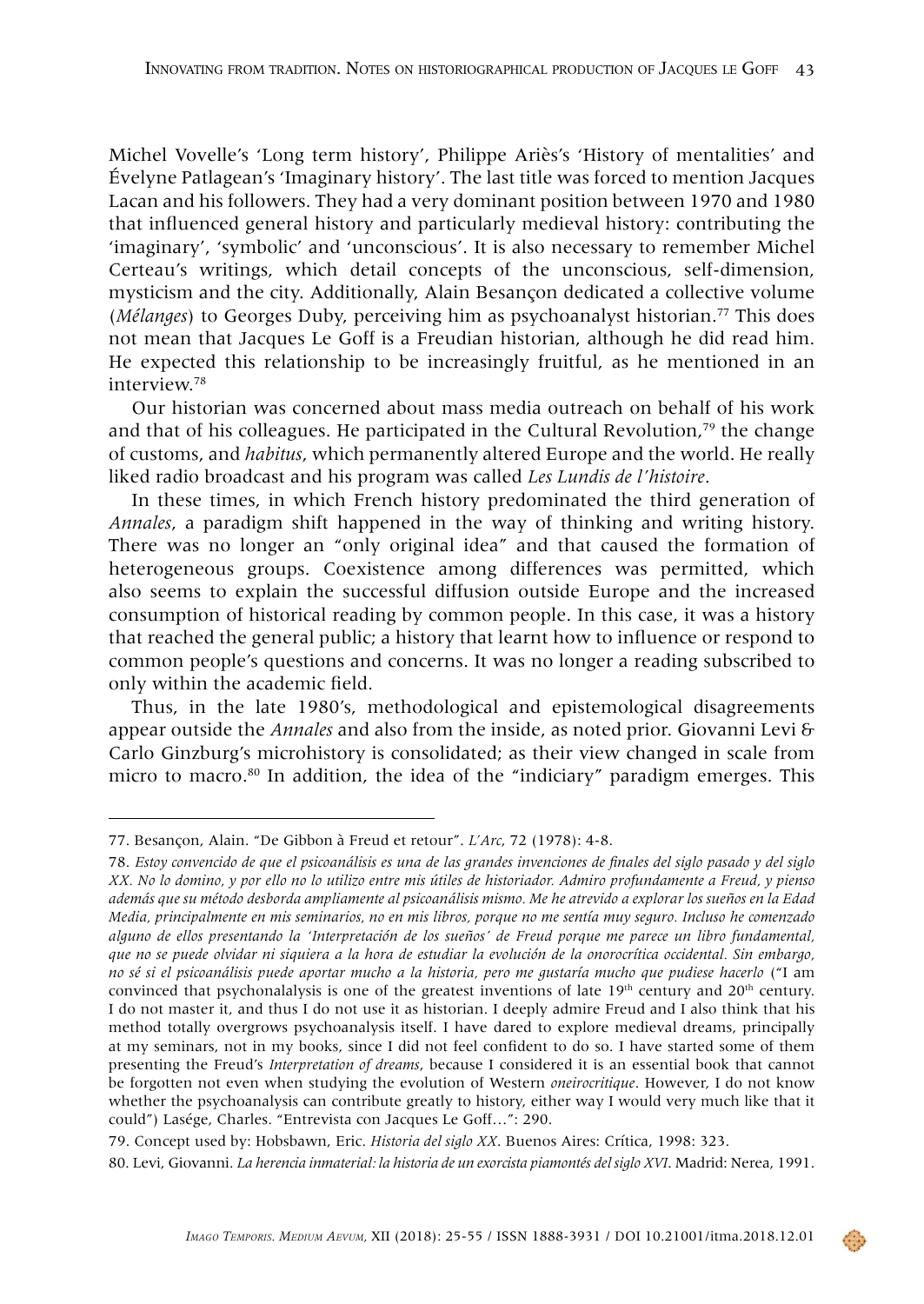paradigm founds knowledge in recollection and interpretation of footprints, and not in statistical data processing.<sup>81</sup> On the other hand, it is the Linguistic "turn" with mostly Anglo-Saxon authors, Hayden White, ${}^{82}$  Lawrence Stone, ${}^{83}$  Hunt Lynn ${}^{84}$ and Natalie Davis with Martin Guerre.<sup>85</sup> These movements constitute a sharp and systematic critique of Enlightenment assumptions, so typical in the foundations of our own profession and of modern and rationalism ideals presented by predecessors.

The aforementioned movements are inseparable from feminist movements. They have a critical attitude towards State supremacy and all forms of bourgeois societies, while also claiming the subversion of daily life and rethinking the model of "western culture".86 Basically, there is a deep discomfort in history and this intellectual group is a faithful reflection of it. Jacques Le Goff became one of the most genuine representatives; fundamentally, because he was not very orthodox in the group of medieval historians. He sought a version of the Middle Ages that referred to a relationship with the social sciences, and the search for new sources and concepts to define these problems, with the strong purpose of finding a humanism typical of the Middle Ages.

### **4. A historical anthropology: of space and time**

One of the key examples to weigh his historical anthropology is that it is based on fundamental ideas inherent to our human condition: time, space, work and body. The book on the imaginary space of purgatory is remarkable: our author makes a journey from the origin of the word, he reviews the sacred texts of Hebrew culture, until reaching the 12<sup>th</sup> and 13<sup>th</sup> centuries. In that moment, the idea of *purgatorium*<sup>87</sup> was systematized. Le Goff links the social phenomenon of merchants, intellectuals and the reason that we can call 'metaphysics'. Here, men needed to establish a unity between the living and dead, which refers to a genuine concern of society. Non-Christian groups, or at least Judaism practitioners and often medieval usurers, their children and wives, were required to be converted to save them in this intervening space called purgatory. Efforts are made according to the testaments, including

87. Le Goff, Jacques. *El nacimiento del purgatorio*. Madrid: Taurus, 1989: 57.



<sup>81.</sup> Ginzburg, Carlo. "Spie. Radici di un paradima indiziario", *Crisi Della racione. Nuovi modelli nell rapporto tra spare e attivitá umane*, Aldo Gargari, ed. Turin: Einaudi, 1979: 56-106.

<sup>82.</sup> White, Hayden. *La metahistoria, la imaginación histórica en la Europa del siglo XIX*. Mexico: Fondo de Cultura Económica, 1992.

<sup>83.</sup> Stone, Lawrence. "The Revival of the Narrative: Reflections on a New Old History". *Past and Present*, 85 (1979): 74-96.

<sup>84.</sup> Lynn, Hunt, ed. *The New Cultural History*. Berkeley: University of California Press, 1989: 2; Hunt, Lynn; Bonnell, Victoria, eds. *Beyond the cultural Turn: New Directions in the Study of Society and Culture.* Berkeley-Los Angeles: University California Press, 1999.

<sup>85.</sup> White, Hayden. *Metahistoria: la imaginación histórica…*: 13-93.

<sup>86.</sup> Serna, Justo; Pons, Anaclet. *La historia cultural. Autores, obras, lugares*. Madrid: Akal, 2005: 72.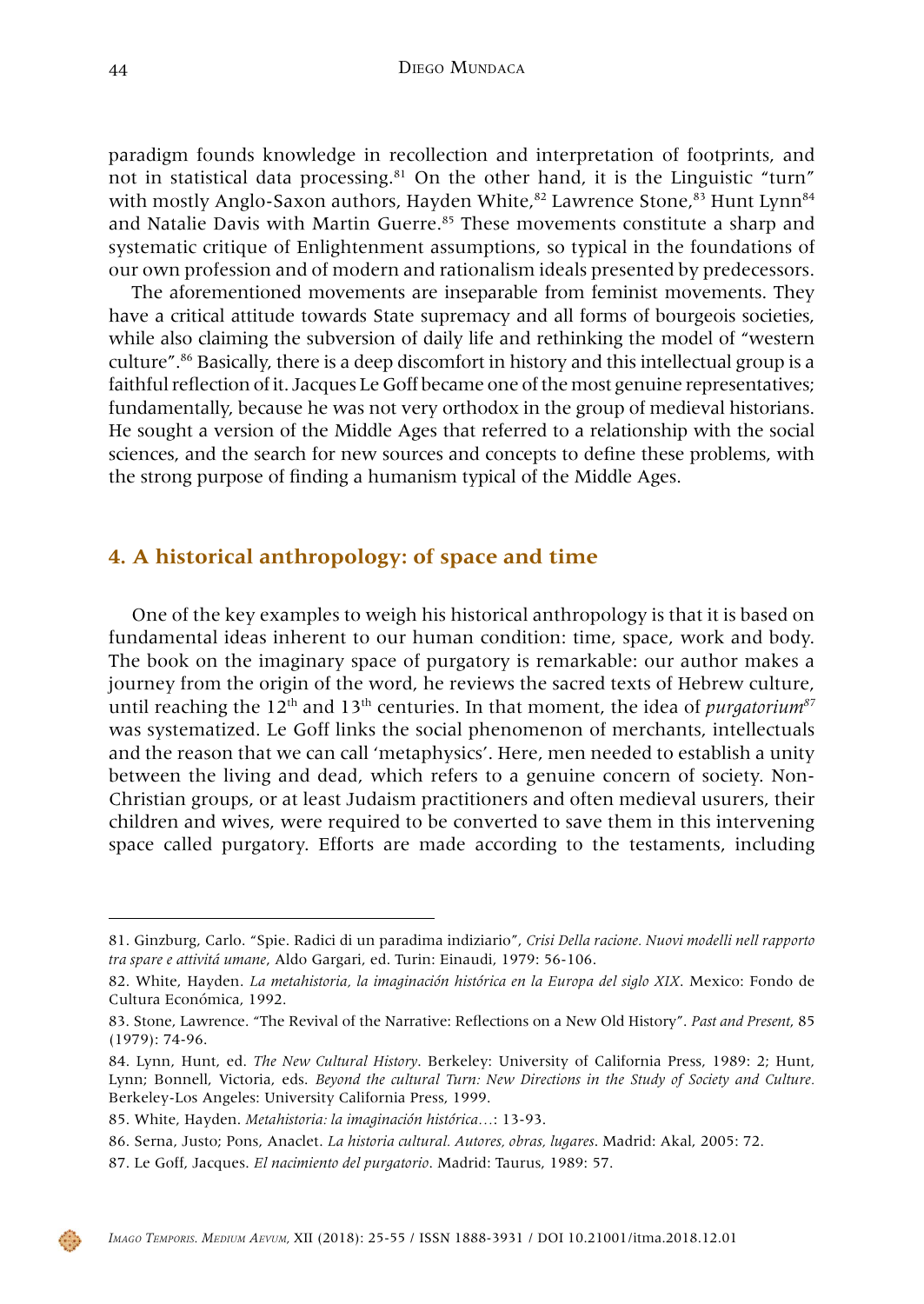masses for the dead and multiple prayers. Communion is pursued "between society of the living and society of the dead":88 friends of purgatory appear.

In an interview, our historian made a reflection that provides us with a modern dimension of medieval man. Here, the theme of the self appears from the individualization with the creation of purgatory:

> *el Purgatorio ha contribuido mucho a la afirmación del individuo. El individuo, que hasta entonces estaba relativamente disuelto en las colectividades, en las comunidades, empieza a destacar porque el Purgatorio exigía un primer juicio personal en el momento de la muerte, pues a quien Dios envía al Purgatorio después sólo tendrá una dirección posible: el Paraíso. Podrá llegar a él más o menos deprisa, según la gravedad de los pecados y el celo de los oradores en la tierra, pero nadie podría estar allí después del juicio final. Así que el juicio personal obligaba a los fieles a un examen de conciencia sobre sus intenciones y no a seguir simplemente un catálogo de faltas, les exigía reflexionar sobre su yo hondamente. El Purgatorio, el intentar alcanzarlo a su muerte, les ponía en vida frente a su yo.*<sup>89</sup>

Conscience examination took place, wherein the confessor became a sort of psychoanalyst.

We can also insist that within his vast reflection and documentation of purgatory, one of his best-known works is *La bolsa y la vida* (1993).90 Through the examples provided by Dante's poetry and St. Thomas' theological thought, Le Goff masterfully exposes how society treated medieval usurers. This forced theology to allow for an intermediate place, and not only direct access to the place of torments and Death, hell. Medieval usurer, thief of divine time, began to have a place in purgatory since the  $12<sup>th</sup>$  century. This could be accessed by suffering the penance in a certain time and, additionally, by giving back the goods obtained through usury.

In short, he relayed how the most varied sources can be read to build a global social picture of the Middle Ages. In this period, the sacred and the profane joined together; a new vision was given to money. We could also add the text *La Edad Media y el dinero: ensayo de antropología histórica* (2012).<sup>91</sup> These works, and perhaps all those included in historical anthropology, contain a dialogue between the doctrine elaborated by theologians and a description of the structures and social practices

<sup>88.</sup> Le Goff, Jacques. *Lo maravilloso y lo cotidiano en el occidente medieval*. Barcelona: Gedisa, 1999: 44.

<sup>89. &</sup>quot;Purgatory has contributed much to the affirmation of the individual. The individual, who until then was relatively dissolved in communities, began to stand out. The purgatory demanded a first personal judgment at the moment of death, because whom God sends to Purgatory have only one possible direction afterwards: Paradise. One may come to it more or less quickly, depending on the seriousness of the sins and the enthusiasm of the orators on earth. However, no one could be there after the final judgment. Thus, personal judgment forced the faithful to a conscience examination of their intentions and not simply to follow a catalogue of faults. It required them to deeply reflect on their self. Purgatory and what involves trying to reach it at the death put them in front of their self". Lasége, Charles, "Entrevista con Jacques Le Goff…": 278-280.

<sup>90.</sup> Le Goff, Jacques, *La bolsa y la vida: Economía y religión en la Edad Media*. Barcelona: Gedisa Editorial, 1993.

<sup>91.</sup> Le Goff, Jacques. *La Edad Media y el dinero: ensayo de antropología histórica.* Madrid: Akal, 2012, originally published with the title: *Le Moyen Âge et l'argent : essai d'anthropologie historique.*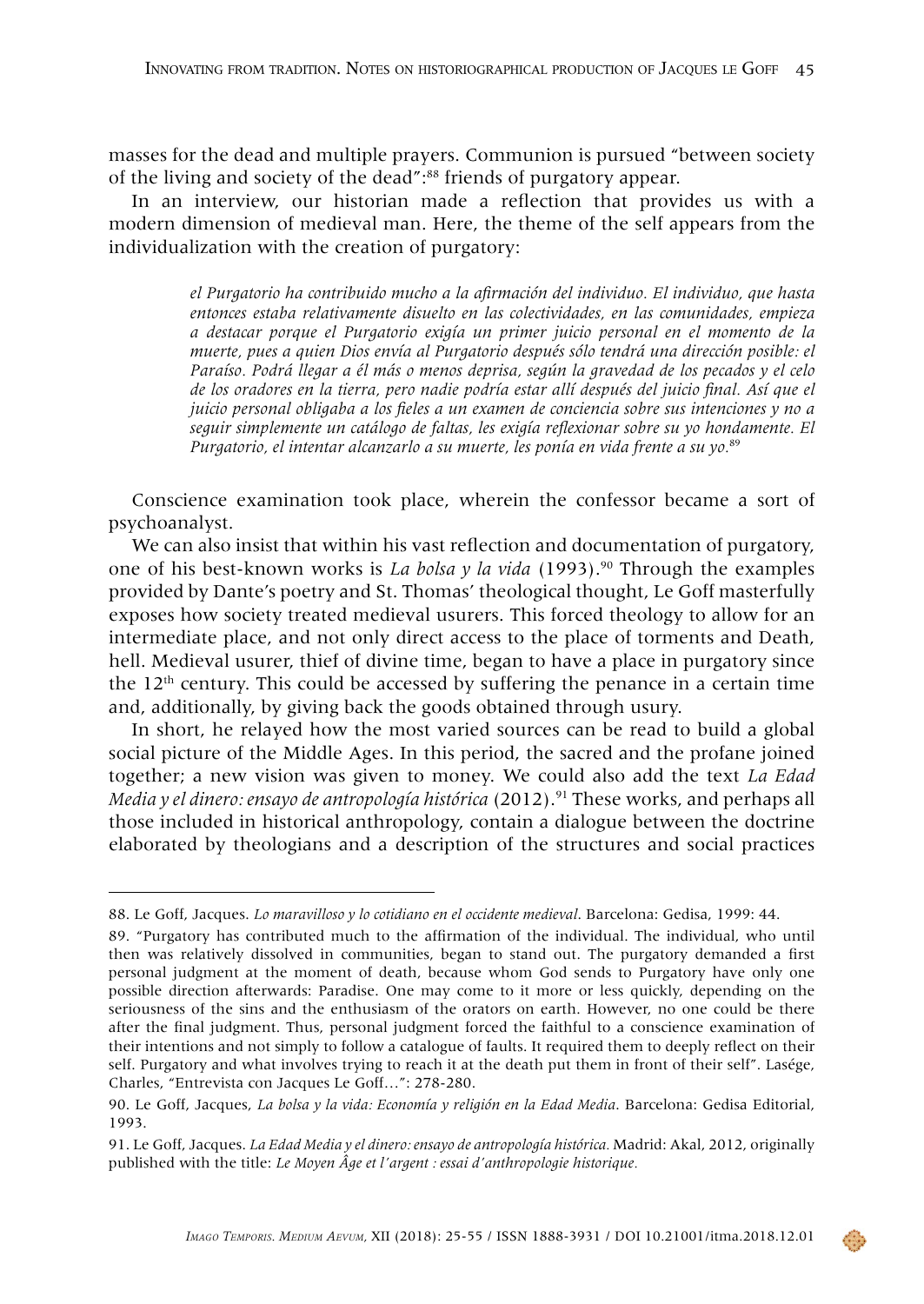that either affirm or deny them. This prompts the study of historical problems from different perspectives and, at the same time, broadens and departs from the traditional analytical view. When Le Goff studies one group, he does not forget other groups, however links them within a "scriptural fabric" that always tends to show the whole picture of the studied period.

A recurring theme is time, from the point of view always embodied by Le Goff regarding a historical reality. Contrary to the belief of some, Le Goff never identified himself as a theoretical man.<sup>92</sup> We think, and as he himself stated, all his historical thinking contains almost no historical philosophy, however addresses concrete examples. From his first works, he realizes that time does not pass by for everybody in the same way. In the article, *Au Moyen Age: temps de l'Église et temps du marchand*, 93 he distinguishes, in an exemplary manner, times of the Church, cyclical and slow, marked by the liturgy that negotiates with agrarian time of feudal lords in natural state, and finally the quantifiable time of merchants.

Another remarkable topic very typical of the medieval mentality: geographic and symbolic space. The idea of a "dreamlike horizon", recurrent in the work of Freud,94 is also present in that of Le Goff. The author dedicated some academic sessions to explaining the meaning of the Indian Ocean in the context of medieval mentality, namely in *L'Occident médiéval et l'océan Indien: un horizon onirique*. The text was edited for the first volume of his compilation work.<sup>95</sup> This dreamlike horizon established by our author was synthesized in order to show a medieval mentality and its relationship to the lands currently known as India and Ceylon. Through his systematization of a certain number of themes, medieval men and women mentally formed a world of wealth, fantastic exuberance, a free world without taboos, a place of the unknown and the infinite: *A travers eux, L'occident fuit la réalité mediocre de ses cinglés: il trouve l'imagination creative inepuisable de la nature de Dieu.*96 It should be noted that this mental and geographical space is later transferred to the mentality of the first Spanish colonizers in America, who also perceived the wonder or the wonderful. For that reason, their cognitive apparatus has not yet changed: the idea of the noble savage (Bartolome de las Casas); the idea of Golden Age, as described by Luciano de Samosatra, Vasco de Quiroga's Utopia in New Spain, and the description

<sup>92.</sup> Lasége, Charles. "Entrevista con Jacques Le Goff …": 278-280.

<sup>93.</sup> Le Goff, Jacques. "Au Moyen Age: temps de l'Église et temps du marchand". *Annales. Économies, Sociétés, Civilisations*, 15/3 (1960): 417-433; Le Goff, Jacques. *Pour un Autre Moyen Âge*. Paris: Gallimard, 1999: 59; See: Le Goff, Jacques. "Le Temps du travail dans la 'Crise' du XIV siècle: du temps medieval au temps moderne". *Le Monye*, 69 (1963): 597-613; Jacques Le Goff, *Tiempo, trabajo y cultura en el Occidente medieval: 18 ensayos*. Madrid: Taurus, 1983.

<sup>94.</sup> Freud, Sigmund. *La interpretación de los sueños*. Buenos Aires: Amorrortu, 1995.

<sup>95.</sup> Le Goff, Jacques. *Pour un autre Moyen Âge. Temps, travail et culture en Occident: 18 essais*. Paris: Gallimard, 1991: 280-298. Work published in Spanish: Le Goff, Jaques. *Tiempo, trabajo en el occidente medieval*. Madrid: Taurus, 1993. Analysis of this topic have been mainly retrieved from an article of José Miguel de Toro, recently published: Toro, José Miguel de. "'Apud Indos ver est perpetuum'*.* El extremo Oriente durante la Edad Media: una revisión del horizonte onírico de Jacques Le Goff". *Revista de Historia*, 23/1 (2016): 73-99.

<sup>96.</sup> Le Goff, Jacques. *Pour un autre…*: 291-292.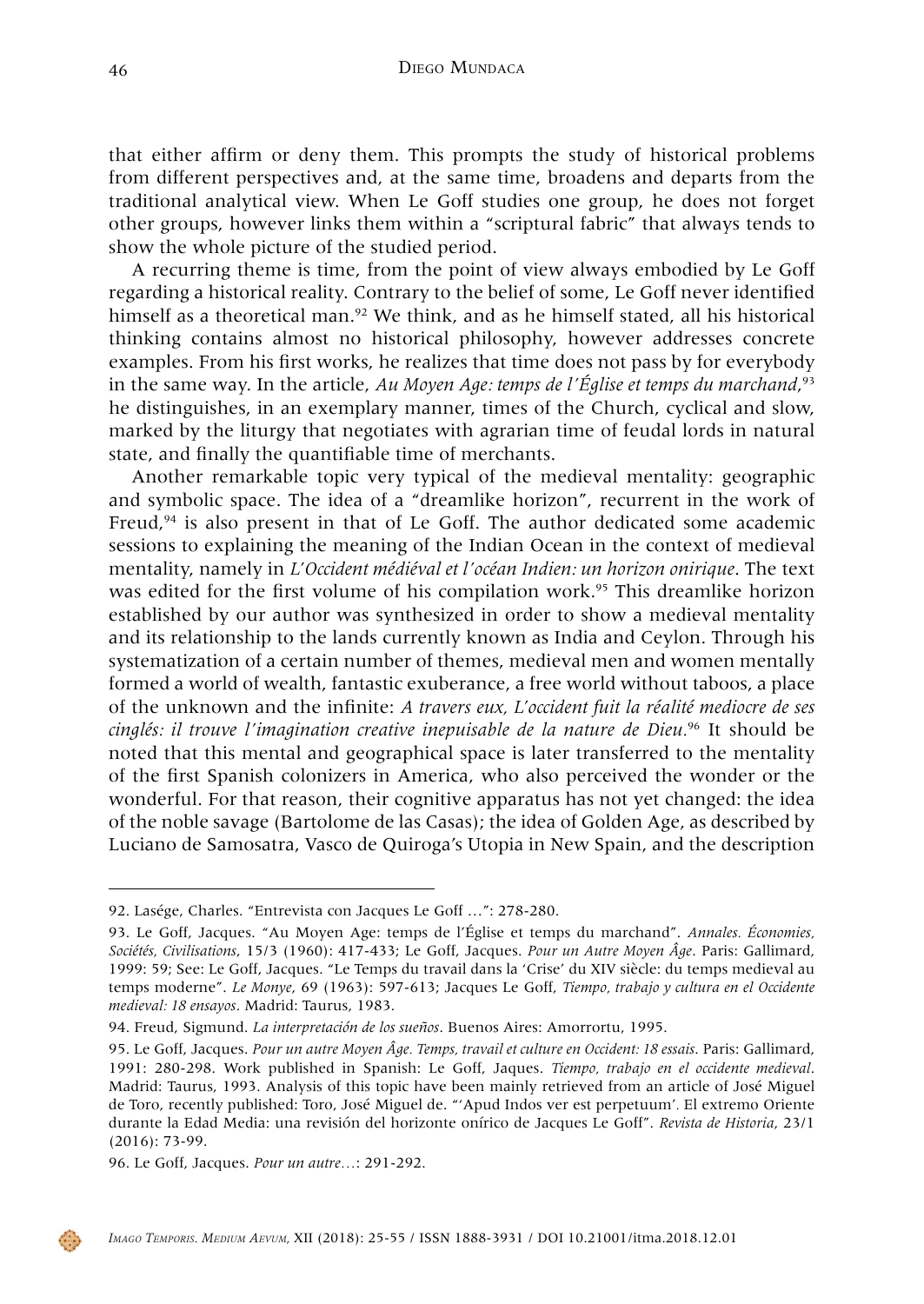of the most varied chroniclers (of the Indies, of the Royalty, *encomenderos* and missionaries) trying to understand this 'New World'*.* 97 We can refer to this as the conformation of an imaginary world, and our historian portrayed it well.<sup>98</sup>

Thanks to this type of inquiry that alludes to an imagined space and a stopped time, the Middle Ages that he always proposed can be better thought of. This does not end in century XIV, but extends until the 18<sup>th</sup> century and perhaps until the 19<sup>th</sup>, as mentalities travel within the slow time of the long duration (*Longue durée*). Most of the men who left Europe had heard of those places and their classical formation betrayed themselves.99 It is also worth mentioning, in relation to these types of curiosities, the interest in imagined ideas regarding time and places, such as *L'utopie médiévale: Le pays de Cocagne,*100 a story that does not disappear into the Middle Ages, but continues, not only through time, but through space as well.

For our author, it was vital to show us a medieval period that is not evident, that is buried in the unconscious, in what was not said, but rather what was thought or imagined. The theme of the imaginary is seen again and again. For this reason, he continually stressed that human dimensions, which are part of the mentality, are in the substrate that does not only appear in the conscious gestures of chronicles, acts, official documents, *summas* and comments of Theologians. The aforementioned is also born from the consideration of the long duration and it appeals, as he himself said, to beliefs, behaviors and mentalities, rather than to the history of ideas.<sup>101</sup> The 'imaginary', 'utopian', and 'otherness' are the concepts or representations that are intimately related, according to the perception of French medievalism. The reason is that the 'other Middle Ages' are precisely an imagined Middle Ages. There, dreams, fears, impulses, aspirations and more intimate and hidden desires take place. They do not usually appear in a restrained reflection. This does not mean that they lack logic or structure. The dreamlike has an alternative form, because it does not refer to dimensions understood in a traditional way, space and time. In fact, both are presented in a symbolic way.102

<sup>97.</sup> Cantú, Francesca. *Scoperta e conquista di un Nuovo Mundo*. Rome: Viella, 2007.

<sup>98.</sup> Sabate, Flocel. *El fin del mundo y el nuevo mundo, en encaje ideológico entre la europea medieval y la América Moderna en Nueva España (siglo XVI)*. Mexico: Instituto Nacional de Antropología e Historia, 2011; San Fuentes, Olaya. *Develando el Nuevo Mundo Imágenes de un proceso*. Santiago de Chile: Ediciones de la Universidad Católica de Chile, 2009; Kohut, Karl; Rose, Sonia V., eds. *Pensamiento Europeo y cultura colonial.* Madrid: Iberoamericana Vervuert, 1997; Le Goff, Jacques. *Lo cotidiano y lo maravilloso en el occidente medieval*. Barcelona: Gedisa, 1998.

<sup>99.</sup> Maravall, José Antonio. *Antiguos y modernos visión de la historia e idea de progreso hasta el renacimiento*. Madrid: Alianza, 1998.

<sup>100.</sup> Le Goff, Jacques. "L'utopie médiévale: Le pays de Cocagne". *Revue européenne des sciences sociales*, 85 (1989): 271-286. See: Goldhammer, Arthur. "Reviewed Work: 'The Medieval Imagination' by Jacques Le Goff". *American Ethnologist*, 3 (1990): 603.

<sup>101.</sup> Le Goff, Jacques. *Pour un autre*…: 291-292. See also : de Toro, José Miguel de. "'Apud Indos*…*": 73-99.

<sup>102.</sup> Pastoureau, Michel. *Una historia simbólica de la Edad Media Occidental*. Buenos Aires-Madrid: Katz, 2006.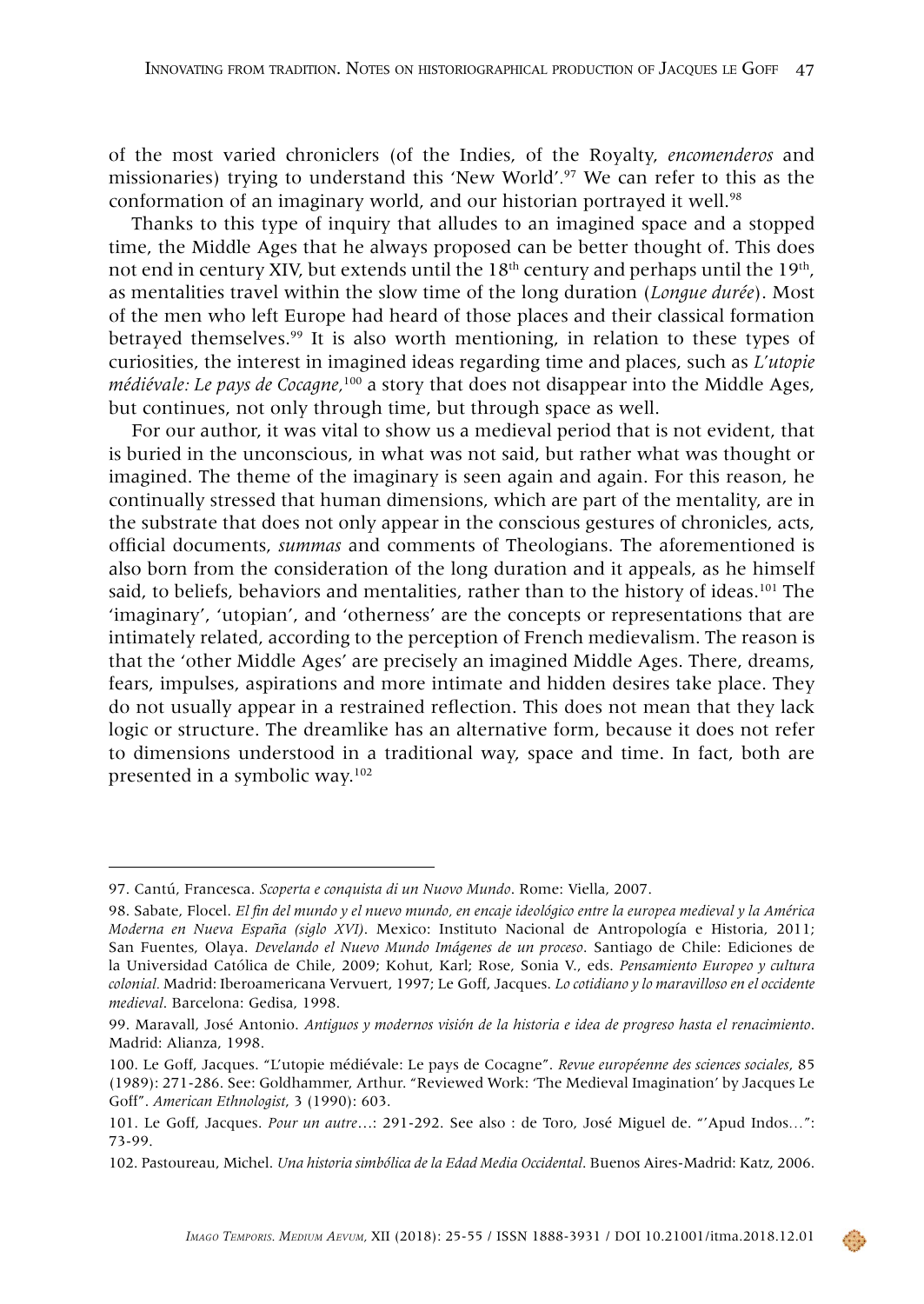Dream is the clear representation of an absence of time: *elle n'annonce pas un événement à venir, elle révèle et libère une énergie qui tend à créer l'événement.*103 However, in the Western Middle Ages, a past time can be attributed to it, in which God's great historical interventions took place: Paradise, Tower of Babel, the evil city of Babylon, among other milestones of great significance for the Christian world. However, at the same time, a place of evasion, as our author points out, the medieval man finds the opposite, contrary to his rude and rough life on the European continent. Thus, the Indian Ocean *est comme un anti-mediterraéen, lieu oppose a´la civilization ét á la rationalisation.*<sup>104</sup>

Finally, we must not yet understand his intellectual itinerary in relation to the anthropology as concluded, since his disciples continued his ideas.<sup>105</sup> However, it is pleasing to recall one of his works in regard to the body, another basic dimension of any anthropology, book written with one of his youngest colleagues.<sup>106</sup> It is important to stress that he is a pioneer in this type of subject. I think it is a faithful reflection of an 'incarnate' history and, at the same time, it assumes the subjectivity of the subjects and of the social, in the sense of proving that body can become a metaphor of the social and a 'recipient' of all desires, impulses, fears, repressions, that not only an individual has, but a whole society. The body, he says, is elusive, a place where paradoxes and tensions are lodged. The body, in short, drives us to think of the social as a metaphor for the body, and to think of the body through the social.

That is why we insist on the need to explain, in regard to this last point, how our author never fails to look at the initiators of the movement. He even reminds us of what Marc Bloch proposes in *Feudal Society,* about the journey of the body. Therefore, he was always making a round trip from tradition to innovation.

### **5. Jacques Le Goff's mentalities, key to interpretation: Innovation from Tradition**

The concept of *mentality* was never completely dismissed by Le Goff. Therefore, it cannot be said that he replaced it with the term *representation*, because he demonstrated it from the foundation of the *Groupe d'Anthropologie historique de l'Occident Medieval.*

From Roger Chartier's *El mundo como representación*, 107 a discussion was opened up. There, it is established that the mentality has lost its validity, because the concept is not well distinguished between social groups or classes. There is a return to a more 'objectivist' social history. It assumes and prioritizes the cultural, not allowing



<sup>103.</sup> Chevalier, Jean; Gheerbrant, Alain. *Dictionnaire des symboles. Mythes, rêves, coutumes, gestes, formes, figures, couleurs, nombres*. Paris: Robert Laffont–Jupiter, 1982: 814.

<sup>104.</sup> Le Goff, Jacques. *Pour un autre…*: 295-296.

<sup>105.</sup> Le Goff, Jacques. *Pour un autre…:* 291-292. See also: de Toro, José Miguel. "'Apud Indos*…*": 86-87. 106. Le Goff, Jacques; Troung, Nicolás. *Una historia del cuerpo*. Barcelona: Paidós, 2003: 25.

<sup>107.</sup> Chartier, Roger. *El mundo como representación, Estudios de historia cultural.* Barcelona: Gedisa, 1989.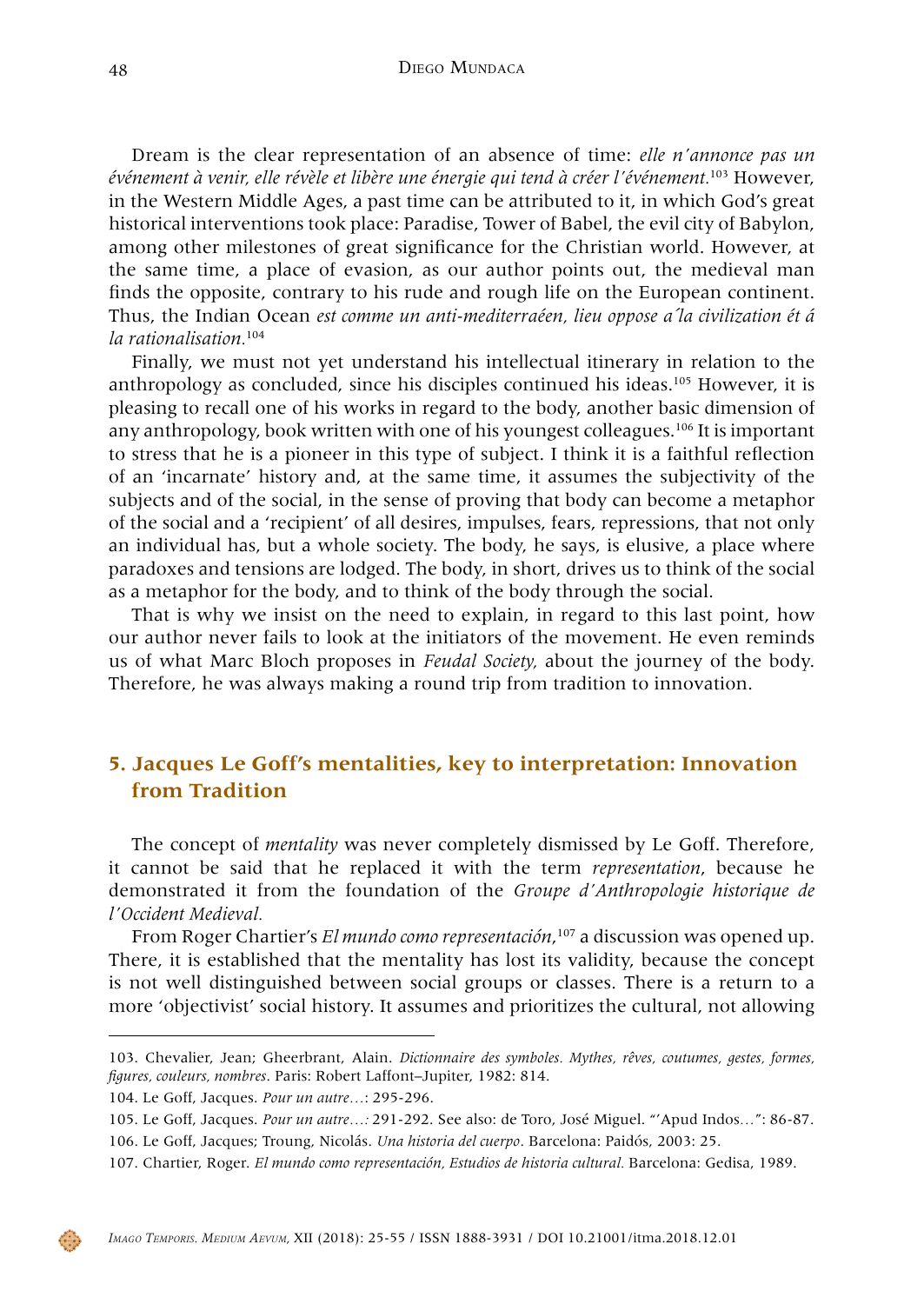space for contexts and socio-cultural background. The world is representation, but performed under structural coercions and parameters. Hence, individuals tend to meet according to their social group. From a theoretical point of view, we can say that there is a degree of correspondence with reality itself. A balance is proposed in this new sociocultural history, a balance between structure and subjectivism, between ideas and reality, accepting that subjective ideas surpass the social base from which they were emitted.108

Chartier's work, as he himself mentioned, aims to see other forms of articulating works, practices and the social world: "sensitive both to plurality of divergences that a society experiences and diversity of occupations and materials or codes shared".<sup>109</sup> In short, it means to write practices,<sup>110</sup> wherein the social world can be understood as a less elusive object than mentalities, more "objective". It is attached to cultural products, to the social vision of circulation of ideas with even more defined chronological parameters.

On the other hand, Jacques Le Goff, from the first moment, in that memorable article written more the 40 years  $ago<sub>i</sub>$ <sup>111</sup> warns us that the concept is ambiguous. However, the latter can simultaneously become its strength. In the interview already quoted in 2000, he says:

> *Fue un concepto perturbador, en el buen sentido, e inspirador, si se usa sin exageraciones. Pero lo que constituye su fuerza es también su debilidad: se trata de un concepto vago, puesto que se trataba de suplir la imposibilidad de dar términos precisos.112*

Without mentioning it, Le Goff decided to always consider the unconscious in history. For this reason, he does not often employ the category of representation. We believe this refers to something much more conscious and, therefore, linked to a practice and discourse with more targeted intentions. Likewise, we consider that our author totally rejected the predominance of one approach over another. In other words, mentalities cannot be considered a "panacea" or a casual connotation. As expressed in a 1991 interview:

> *ha habido un uso pervertido de la historia de las mentalidades, pero esto no se haya en las concepciones de los Annales o la Nouvelle Histoire: es hacer de la mentalidades el motor de la historia. En este caso, es la reacción contra un "economicismo", un marxismo vulgar, que hacía de la economía el motor de la historia […] pero la relación se ha hecho a la inversa, un*

<sup>108.</sup> Hunt, Lynn. *Politics, Culture and Class in the French Revolution*. Berkeley-Los Angeles: University of California Press, 1984. We make reference to this because it also belongs to Chartier's ideas and it is in concordance with them.

<sup>109.</sup> Hunt, Lynn. *Politics, Culture and Class…*: 50.

<sup>110.</sup> Chartier, Roger. *La historia o la lectura del tiempo*. Barcelona: Gedisa, 2007: 27.

<sup>111.</sup> Le Goff, Jacques. "Las mentalidades. Una historia ambigua". *Hacer la Historia*, Jacques Le Goff, Pierre Nora, eds. Barcelona: Laia, 1974: 81.

<sup>112. &</sup>quot;It was a disturbing concept, in a good sense, and inspiring, if used without exaggeration. But what constitutes its strength is also its weakness: it is a vague concept, since it was an attempt to make up for the impossibility of giving precise terms". Lasége, Charles. "Entrevista con Jacques Le Goff… ": 277.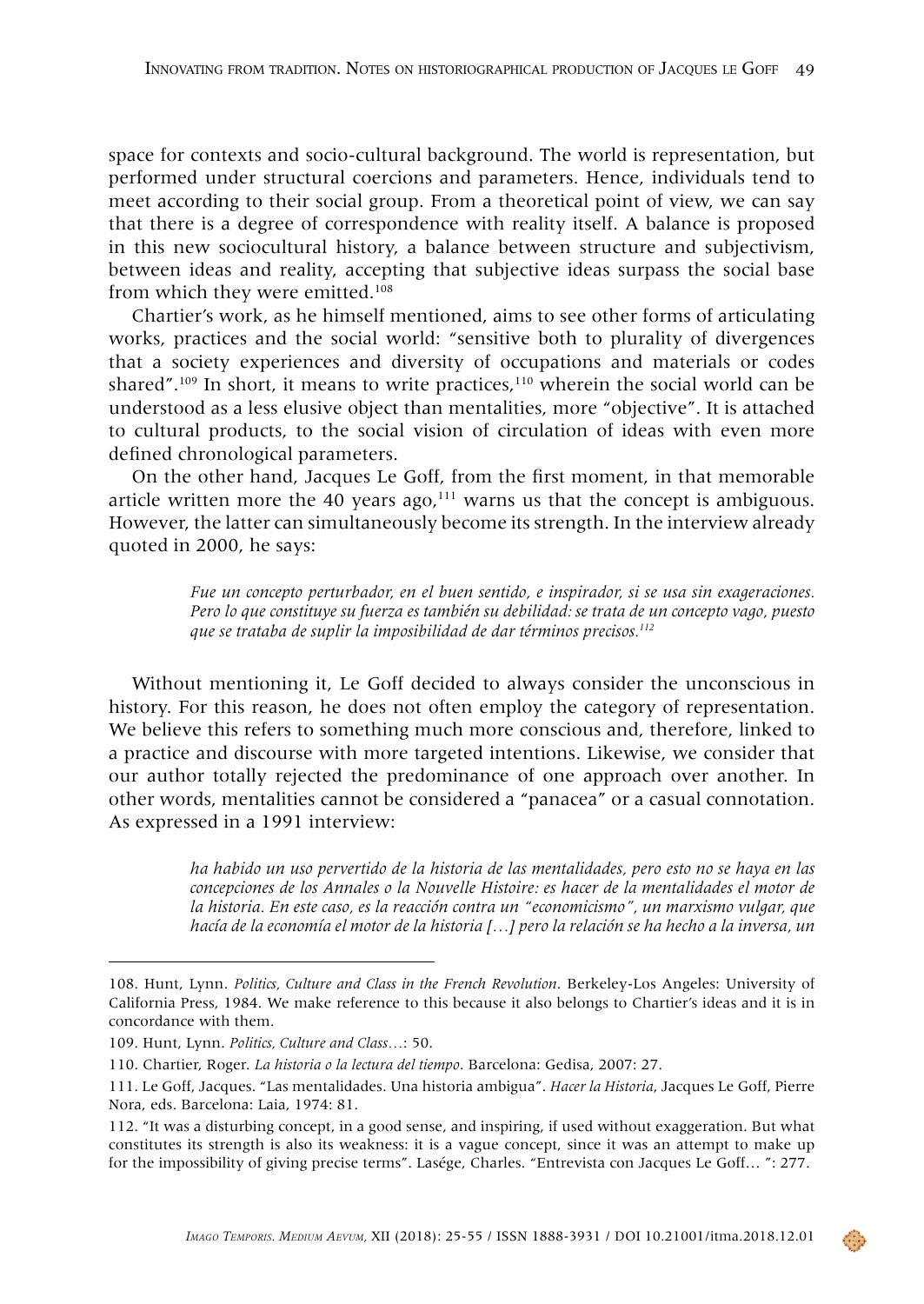*determinismo de las mentalidades, lo cual es igualmente inaceptable. Las mentalidades son uno de los elementos muy importantes de lo que yo llamaría el paisaje histórico, y del análisis de dicho paisaje, pero no tiene ninguna connotación de causalidad.113*

However, if we think only about the significance of mentalities, considering from the beginning of its practice in the late 1960s until the end of the 1980s, it was the overcoming of economic and political guidelines, and a history replication closed, in relation to social affairs, to the ideas of philosophers and by the majority of science historians. In this way, the history of mentalities widely separates history from the un-historicized history of ideas.<sup>114</sup>

There is another critique, from the eminent philosopher Paul Ricœur, in relation to the history of mentalities that also alludes to Jacques Le Goff and his historiographical practice. Ricœur constructs his ideas through the works of two distinguished scholars of the human sciences.115 They led him to believe the history of mentalities is deficient from its understanding and explanatory point of view.

First, he does so with the concept of Lévy-Brulh and his *primitive mentality*. The latter was very useful for historians of that time (the times of Le Goff), who used the concept to describe and explain everything that was dissonant of beliefs. Today, observers do not recognize this concept of the world; it is an observer's perspective that considers everything pre-logical and pre-scientific within the concept. However, it is also an observer's description projected on the social actors' vision, and therefore highly prejudiced.

It can also be inferred that it is a concept that, when treated both as a descriptive feature and as an explanatory principle, does not definitively move away from the concept of primitive mentality. This comes from the sociological idea, at the beginning  $20<sup>th</sup>$  century, to refer to the primitive beliefs regarding logical scientific rationality. According to the philosopher, the original sin continues being a function of mentality. Later, he says that it is better to relinquish this idea, and shows preference for the concept of representation.<sup>116</sup>

The second specialist is Geoffrey E. R. Lloyd, a scholar of classical Greece who carried out comparative works with China. In his book, *Demystifying Mentalities*,



<sup>113. &</sup>quot;there was an abuse of history of mentalities, but this cannot be found in the conceptions of the Annales or in the New History: this means to make mentalities the motor of history. In this case, it is the reaction against an 'economism', a vulgar Marxism that made economics the engine of history […] but the relationship has been made the other way around, a determinism of mentalities, which is also unacceptable. Mentalities are one of the most important elements of what I call the historical landscape and the analysis of that landscape, but it has no casual connotation". Pérez, Sílvia. "Entrevista a Jacques Le Goff, historiador medievalista francés especializado en los siglos XII y XIII, y docente en la École des Hautes Études en Sciences Sociales". *Boletín de Historia Social Europea*, 3 (1991): 57-68.

<sup>114.</sup> Burguiére, André. "Histoire d' una histoirie: naissance de Annales". *Annales. Économies, Sociétés, Civilisations*, 34/6 (1979): 1347-1369 ; Revel, Jacques. "Histoire et sciencie sociale, les paradigmes des Annales". *Annales. Économies, Sociétés, Civilisations*, 34/6 (1979): 1360-1376.

<sup>115.</sup> Lévy-Bruhl, Lucien. *Mentalidad primitiva*. Buenos Aires: Leviatán, 1922; Lloyd, Geoffrey E. *Las mentalidades y su desenmascaramiento*. Madrid: Siglo XXI, 1996; Ricœur, Paul. *La memoria…*: 254-258. 116. Ricœur, Paul. *La memoria…*: 258.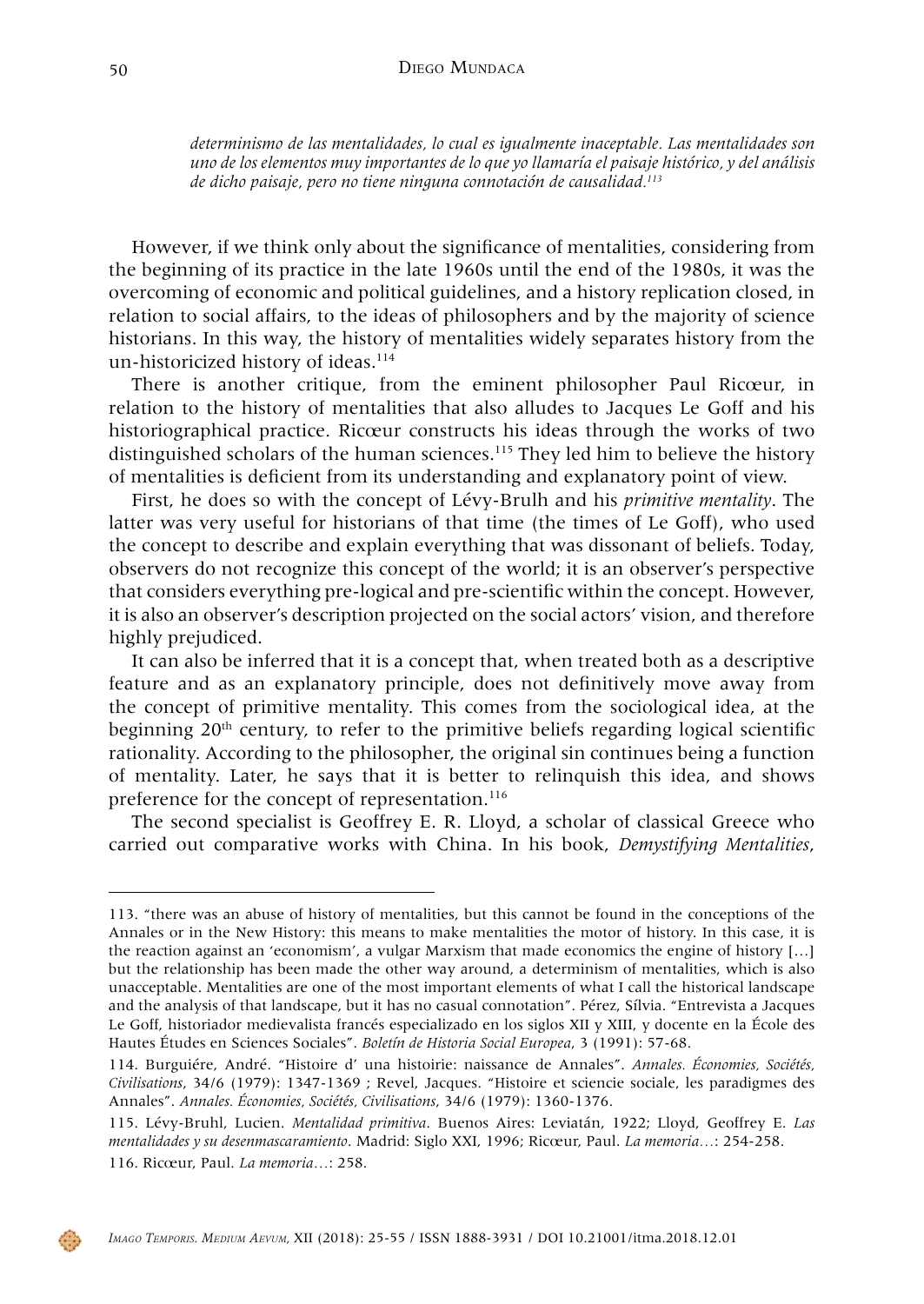he claims that the concept of mentality is useless and harmful: useless at level of descriptions, harmful at level of explanation. Instead, Le Goff himself alluded to the problem when asked for the author and his book:

> *Mantuve un debate público con Lloyd en el Beaubourg. Sin duda es un gran historiador de la ciencia antigua; en cambio, me parece que Las mentalidades y su desenmascaramiento no es un buen libro. No se puede tratar al mismo nivel, como él lo hace, la ciencia y la mentalidad. Las ciencias no son puramente racionales sino que están parcialmente influidas por las mentalidades; las nociones científicas no se oponen sino que están incluidas en éstas, y esto es algo que deberían tener en cuenta los científicos y los historiadores de las ciencias. La teoría de la relatividad, por ejemplo, no es una noción científica pura... Me interesan varias cosas en la idea de mentalidad. Mis maestros lejanos, Lucien Febvre y especialmente Marc Bloch, se plantearon la importancia de la psicología en el conjunto de las ciencias humanas y sociales.117*

That is to say, he emphasizes there is no absolute purity in "scientific paradigms" and for this reason they can be influenced by a certain type of mentality, and vice versa.

In fact, Le Goff's mentality idea does not have the features that are directly and indirectly attributed to it, which is inevitable. It even differs, in some cases, from historians close to him, such as Michel Vovelle. This historian aims to clarify the different levels of the development of mentality. Less conscious collective attitudes that emerge from sensation studies are located within this context. Biological domains and individuality that also allude to sociability are next (sociability is subscribed to family with attitudes towards life and dead). There are collective sociabilities, social pathologies and normality definitions until reaching the outcast world.<sup>118</sup>

In a conference carried out in the Department of Historical Sciences at University of Chile in memory of Georges Duby, Michel Vovelle pointed out that these levels of mentality are modalities according to which men imagine and manage, at the same time, the relationship between their objective conditions of existence and the ideas they formulate from these. He confirmed the aforementioned with an assertion that alludes to a crucial moment after 1989, when the world questioned and was almost at the end of history:

> *En esta carga colectiva en la historiografía de los países liberales, y singularmente en Francia, parece que la noción de mentalidad, más complaciente, despojada de toda connotación*

<sup>117. &</sup>quot;I held a public debate with Lloyd at the Beaubourg. He is undoubtedly a great historian of ancient science; on the other hand, it seems to me that Demystifying Mentalities is not a good book. Science and mentality cannot be treated at the same level, as he does. Sciences are not purely rational, but are partly influenced by mentalities; scientific notions are not opposed, but are included in them. This should be taken into account by scientists and historians of science. The Theory of relativity, for example, is not a pure scientific notion ... I am interested in several things about the idea of mentality. My distant teachers, Lucien Febvre and especially Marc Bloch, posed the importance of psychology in the whole of human and social sciences". Lasége, Charles. "Entrevista con Jacques Le Goff…": 278-280.

<sup>118.</sup> Vovelle, Michel. "Historia de las mentalidades". *Monografía de cuadernos de historia*, 1 (2000): 17; Vovelle, Michel. *Ideología y Mentalidad*. Barcelona: Ariel, 1985: 12-14.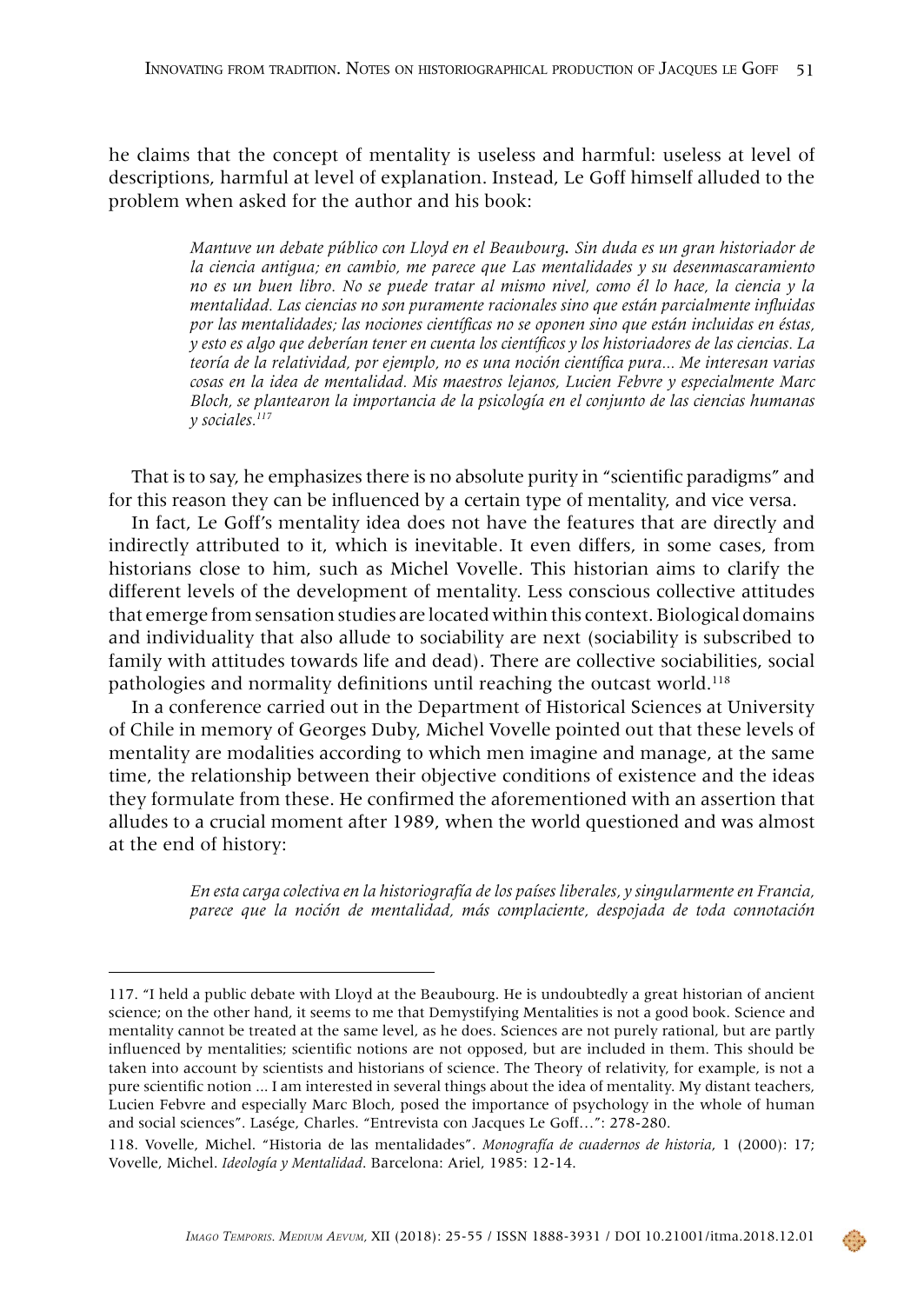*ideológica, comienza como ganadora, más operatoria, más apta por la misma imprecisión que la rodea para responder a las necesidades de una investigación sin condiciones previas.*<sup>119</sup>

Another aspect in this discussion is the implementation of the concept of ideology, as taken from Louis Althousser, and later Georges Duby and Michel Vovelle. For them, it was a more convenient concept than mentality in the 1980's. Ideology is understood as *la relación imaginaria de los individuos con sus condiciones reales de existencia.*120 In his concept of ideology, he refers to Karl Marx's German ideology: *eter particular que definía todas las formas de existencia.*121 Vovelle tries to make this 'mentality' concept more empirical, standardizing it at the level of clear thinking.

From Vovelle's assumptions, Georges Duby had used, in 1978, the concept of ideology to explain the tripartite system. There, medieval society was organized according to a discourse made by the Church. In *The Three Orders,* a work Duby considered his most important production, he dismisses the concept of mentality and replaces it with 'imaginary'*.* That allowed him to study and better comprehend an object as real as immaterial.<sup>122</sup>

Jacques le Goff did not follow that path, however defended his definition that transformed into a confusing problem. Then, is it not in this vagueness in which fruitfulness and success lie, but also risks?

> *la historia de las mentalidades [...] se sitúa en el punto de conjunción de lo individual con lo colectivo, del tiempo largo y de lo cotidiano, de lo inconsciente y lo intencional, de lo estructural y lo coyuntural, de lo marginal y lo general. El nivel de la historia de las mentalidades es de lo cotidiano y de lo automático, lo que escapa a los sujetos individuales de la historia porque es revelador del contenido impersonal de su pensamiento.*<sup>123</sup>

Nevertheless, logic and specificity of Jacques Le Goff's conception and his idea of mentality materialized in his historical anthropology. First, he based that on an insatiable search for the Middle Ages to serve *a la construcción histórica de un humanismo medieval, buscando siempre al hombre, a los hombres, dentro de un marco* 



<sup>119. &</sup>quot;In this collective burden in historiography of liberal countries. Particularly in France, it seems that mentality notion, more indulgent and deprived of ideological connotation, begins as a winner, more operative and more competent due to the same imprecision that surrounds it to respond to the needs of an investigation without preconditions". Vovelle, Michel. "Historia de las mentalidades…": 19.

<sup>120.</sup> Althusser, Louis; Balibar, Étienne. *Para leer el Capital*. Madrid: Siglo XXI, 1976: 119; Burke, Peter. *La revolución historiográfica francesa*. Barcelona, Gedisa, 2006: 76.

<sup>121.</sup> Burke, Peter. *La revolución historiográfica…*: 76.

<sup>122.</sup> About these methodological and conceptual reflexions made by Duby: Duby, Georges. *La historia continua*. Madrid: Debate, 1992: 179; Ruiz-Domènec, José. "Georges Duby la mirada del artista", *Rostros de la historia. Veintiún historiadores para el siglo XXI*. Barcelona: Península, 2000: 378. Sales, Veronique. *Los historiadores*. Granada: Universidad de Granada, 2008: 349.

<sup>123. &</sup>quot;History of mentalities […] is located at the meeting point of the individual with the collective, the long time and the everyday, the unconscious and the intentional, the structural and the conjunctural, the marginal and the general. The history level of mentalities is part of the everyday and the automatic. It escapes individual subjects of history, because it is sign of the impersonal content of their thought". Le Goff, Jacques. *Hacer la Historia. III: nuevos enfoques*. Barcelona: Laia, 1978: 81-98.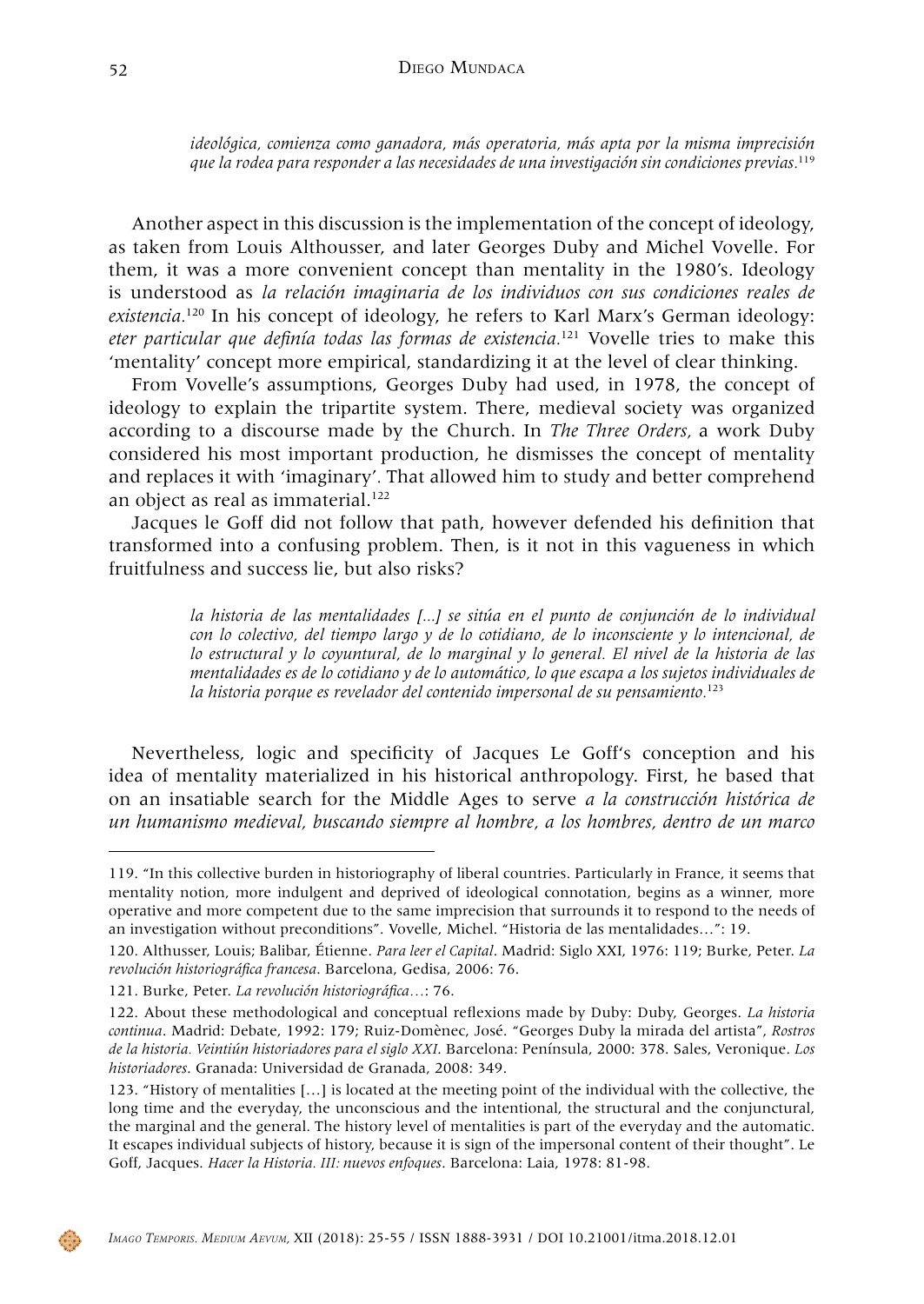*de una antropología histórica del Occidente medieval.*124 Following the main authors of *Annales* and the approach of Georges Duby's, Le Goff refers to the years of the resistance against Germans evoked in the first book by Marc Bloch, *The Royal Touch*:

> *Cuando a los cincuenta y seis años, en las últimas líneas que escribió […] afirma una vez más que las condiciones sociales son de la más profunda naturaleza mentales, ¿Acaso no nos hace un llamado […] a releer su primer libro 'Los reyes taumaturgos' y a continuar esa historia de las mentalidades?*<sup>125</sup>

In fact, for him, mentalities move between psycho-history and history of culture. It could not be otherwise, while every human action involves a direct relationship between the individual and society, there is a relationship *entre un mundo interior y su mundo cultural.*<sup>126</sup>

Our historian always maintained the view that 'mentalities' are necessary to study some phenomena. It is certainly not the only way. He believes that studying mentalities for a long time (given the slowness of their change) can explain the relationships among the mentalities of different groups. For this task, it is necessary to keep track both of the moment and the place to which a given mentality belongs, and not to set aside production places, such as images, speeches, sermons, etc.

In conclusion, these criticisms, some from the very heart of *Annales*, cannot only be alluded to his person, due to the reasons explained above. We consider that these digressions were a good historiographical exercise in order to defend the medievalist against criticisms about his lack of rigor on this subject.127 Although, some of his

<sup>124. &</sup>quot;the historical construction of a medieval humanism, always looking for man, men, within a framework of a historical anthropology of medieval West". Le Goff, Jacques. *La Edad Media en imágenes*. Barcelona: Paidós, 2009: 11.

<sup>125. &</sup>quot;When at the age of 56 years, in the last lines that wrote [...] affirms once again that social conditions are of the deepest mental nature, does he not call on us to reread his first book, *The Royal Touch,* and to continue this mentality history?". Le Goff, Jacques. *Los Reyes Taumaturgos*. Mexico: Fondo de Cultura Económica, 2006: 12.

<sup>126. &</sup>quot;between an inner world and its cultural world". Cavieres, Eduardo, ed. *Historia en controversia. Reflexiones, análisis, propuestas*. Valparaiso: Ediciones Universitarias de Valparaíso, 2009: 95.

<sup>127.</sup> We refer to the critiques made by Paul Ricœur, when our author defines mentalities: *por parte de Jacques Le Goff, de 'este nuevo objeto', el de las mentalidades, es más desalentadora para el deseo de rigor que los anteriores balances-inventario de Duby y Mandrou. En cuanto a sus modos de actuar, las mentalidades funcionan automáticamente, a espaldas de los mensajeros; no son tanto pensamientos formados o preferidos, como lugares comunes herencias más o menos agitadas , visiones en el mundo inscritas como inconsciente colectivo. Si, durante cierto tiempo, pudo merecer un lugar entre los 'nuevos objetos', se debió a la ampliación de la esfera documental […] la desaprobación infringida no se reduce a la objeción de la impresión de tipo semántica; se debe a una confusión más grave, a saber, al tratamiento incierto de la noción a la vez como un objeto de estudio, como una dimensión del vínculo social distinto del vínculo económico, y como un modo explicativo* ("Jacques Le Goff's 'new objective', the one of the mentalities' is more discouraging for the desire of rigor than that posed by Duby and Mandrou. In relation to their way of acting, mentalities work automatically, behind their messengers; they are not formed or preferred thoughts, nor common places, legacies more or less hectic, vision of the world registered in the collective unconscious. Indeed, during a certain period of time, it could deserve a place between the 'new objects', because of the application of documental sphere […] infringed disapproval is not reduced to objection of semantic impression; it is due to a more grave confusion, knowledge, due to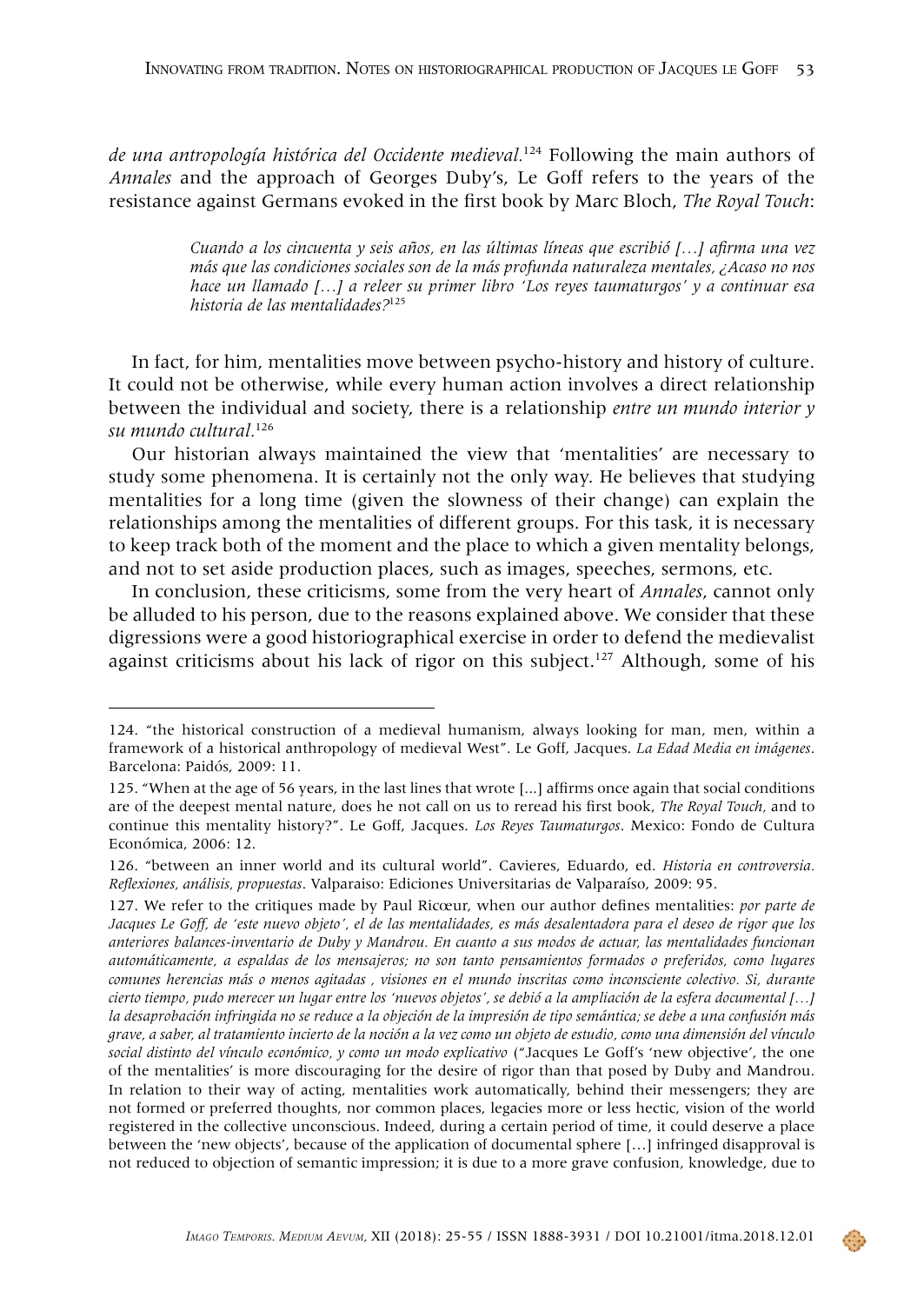works or definitions were thought to be a bit systematic, and we believe that by always pursuing the humanization of a discipline, his reflections were never so final and rigid.

Therefore, in his historical anthropology, the concept or notion of mentality can be inserted, in which the conscious and the unconscious have equal value, and harmony is pursued. To reinforce the aforementioned, it is time to bring up a theoretical and methodological work written without high expectations; however, it is very substantial and resourceful in this respect. It points out the concern of historians who deal with mentalities: *considerar los elementos de la cultura consciente […] con aquellos elementos inconscientes o subconscientes para dar con las estructuras mentales de un individuo o de un grupo, al fin y al cabo, de una sociedad.*128 In another section, he refers to the fact that historians must be perceptive of atavistic attitudes and to archaeopsychological phenomena. In other words, the perception of all permanence allows us to visualize deep substrates of a collective psychism. In any case, the explanation in the historiographical work was not as his critics expected. This does not prevent us from considering him as an exceptional historian and a magnificent humanist. In the end, by persecuting man, he always took risks. His work was not based on reassuring and comfortable certainties. This departure resulted in a historiographical production full of nuances, creativity and intellectual freedom.

### **6. Conclusions**

Al least we can reach to three clear conclusions:

1. Trying to construct a summary of Jacques Le Goff's work from the *New History* until the practice of his historical anthropology, we think a very productive journey was made, also through the influence of the 1968 protests. That is, we think that this revolt and its socio-cultural consequences are a way of reading the historiographical production of our author. In his work, this spirit of experimentation is demonstrated. It moves away from all scientific dogmatism. His search for new objects, new problems and new perspectives of the whole panorama of history is explained therein. Thus, his most fruitful works clung to that "revolt" and the historical discomfort so typical of those times. However, his work was not thought of in a banal or reactive way. It corresponds to what Julia Kristeva points out when explaining the origin of the word "revolt":

> *tiene origen sánscrito, y quiere decir pasar hacia atrás y volver hacia el futuro. Una memoria fuerte de la transformación, pero que no es nunca una negación del tipo 'estoy en contra*

the uncertainty treatment of notion both as study object and as a dimension of the social link different from economic link and as explanatory material"). Ricoeur, Paul. *La memoria…*: 254.

<sup>128. &</sup>quot;considering the elements of conscious culture [...] with those unconscious or subconscious elements to find the mental structures of an individual or a group, that is to say, of a society". Rojas Donat, Luis. "Notas sobre el concepto de mentalidad en la medievística europea". *Intus Legere Historia*, 2 (2009): 98.